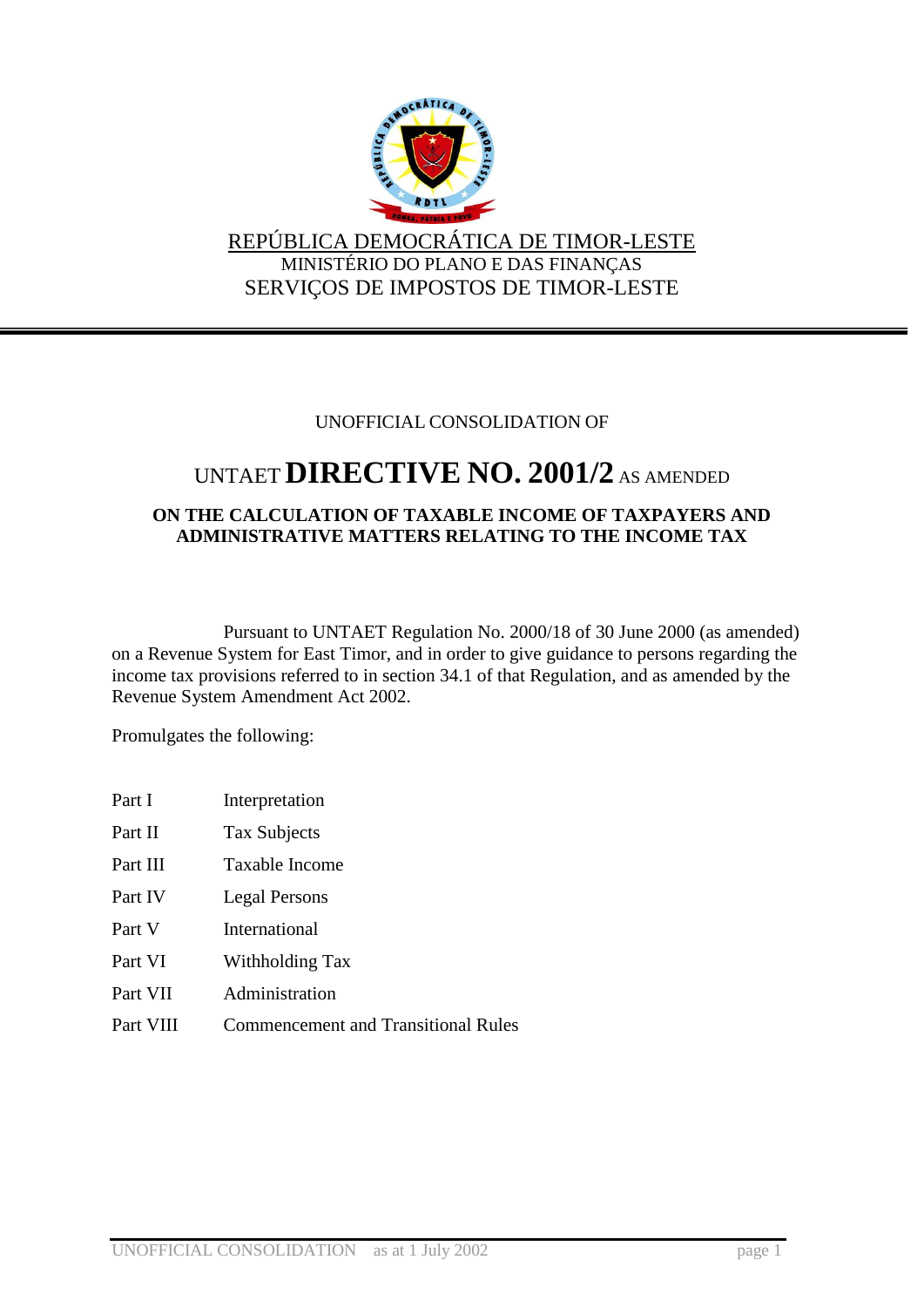## **PART I INTERPRETATION**

## **Section 1 Definitions**

In the present Directive:

"associate" has the meaning in Section 2;

"bank" means any *legal person* in the business of accepting deposits from the public in *East Timor* and using such funds, either in whole or in part, to make extensions of credit or investments for the account, and at the risk, of the *person* carrying on the business;

"business activities" means any commercial, industrial, or handicraft undertaking, the conduct of a profession, or any other work rendering an income (including every service activity referred to in Part A of Section 6 of Schedule I to UNTAET Regulation No. 2000/18), or the leasing of movable or immovable property, but does not include any *employment in East Timor*;

"Commissioner" means the Commissioner of the *East Timor* Revenue Service;

"debt obligation" means the obligation to make a repayment of money to another *person*, including accounts payable and the obligations arising under promissory notes, bills of exchange, and bonds;

"dividend" means any distribution of profits by a *legal person* to another *person* as a result of participation in the capital of the *legal person*;

"*East Timor*", when referring to a geographic area, means the territory of East Timor and its territorial waters, the economic zone off the coast of East Timor recognized under the law of the sea and, to the extent allowed by treaty;

"East Timor-source income" has the meaning in Section 3;

"employment in East Timor" has the meaning in Section 3 of UNTAET Regulation No. 2000/18;

"financial institution" means any *bank* or other *legal person* that is engaged in the business of making extensions of credit or investments for the account, and at the risk, of the *person* carrying on the business;

*History:* The definition of "East Timor" amended by Revenue System Amendment Act 2002 [Article 3-1] and comes into force on the date the Timor Sea Treaty is ratified and applies from 20 May 2002 [Article 20-2] Definition of "*East Timor* " formerly read:-

<sup>&</sup>quot;East Timor", when referring to a geographic area, means the territory of East Timor and its territorial waters, the economic zone off the coast of East Timor recognized under the law of the sea and, to the extent allowed by treaty or the Memorandum of Understanding dated 10 February 2000 between UNTAET, acting on behalf of East Timor, and the Government of Australia on arrangements relating to the Timor Gap, in the area covered by that Memorandum;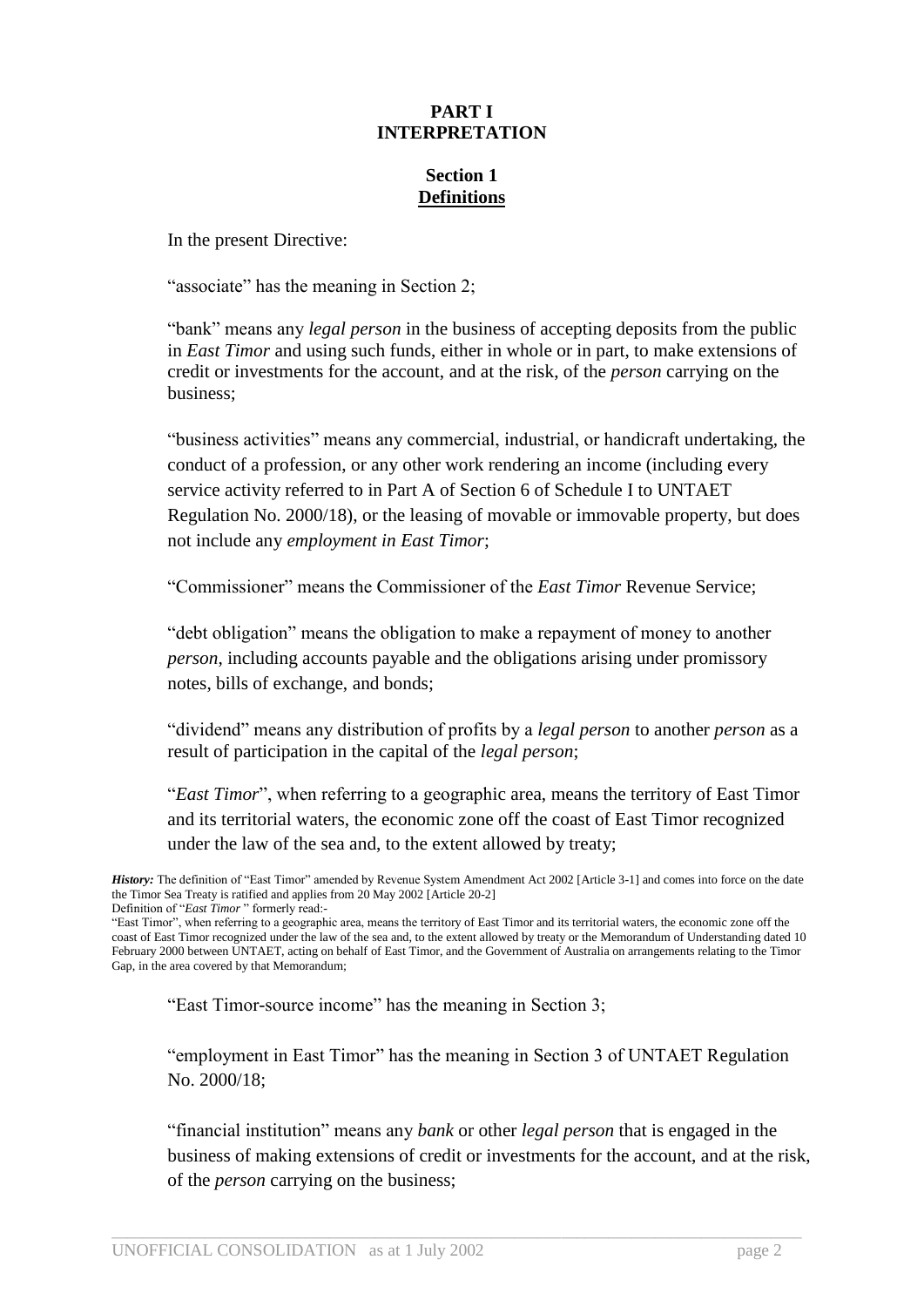"foreign-source income" has the meaning in Section 3;

"government" includes the East Timor Transitional Administration (ETTA) or its successor as may be provided in UNTAET regulations and a government of a foreign country;

"interest" means:

(a) any amount (including a premium or discount) paid or accrued under a *debt obligation* that is not a repayment of capital; or

(b) any amount that is functionally equivalent to an amount referred to in paragraph (a), such as an amount paid or accrued under an interest rate swap agreement or as defaulted interest under a guarantee agreement;

"International Accounting Standards" means the most recent International Accounting Standards issued by the International Accounting Standards Committee;

"international agreement" means a double taxation convention having force of law in East Timor;

"legal person" means:

(a) any body incorporated, formed, organized, or established in *East Timor* or elsewhere as a limited company, limited partnership, other partnership, affiliation, association, firma, kongsi, cooperative, foundation, trust or similar organization, institute, or any other forms of business or non-governmental organization; or

(b) a *government*, a political or administrative subdivision of a *government* in whatever name or form, or a public international organization;

"natural person" means any individual;

"natural resource" means any mineral, petroleum, or any other living or non-living resource that may be taken from the land or sea;

"non-resident" means any *person* who is not a *resident* of *East Timor*;

"person" means any natural or *legal person*;

"resident" means:

(a) a *natural person* who is present in *East Timor* for more than 182 days in a *tax year*, unless the *person's* permanent place of abode is not in *East Timor*;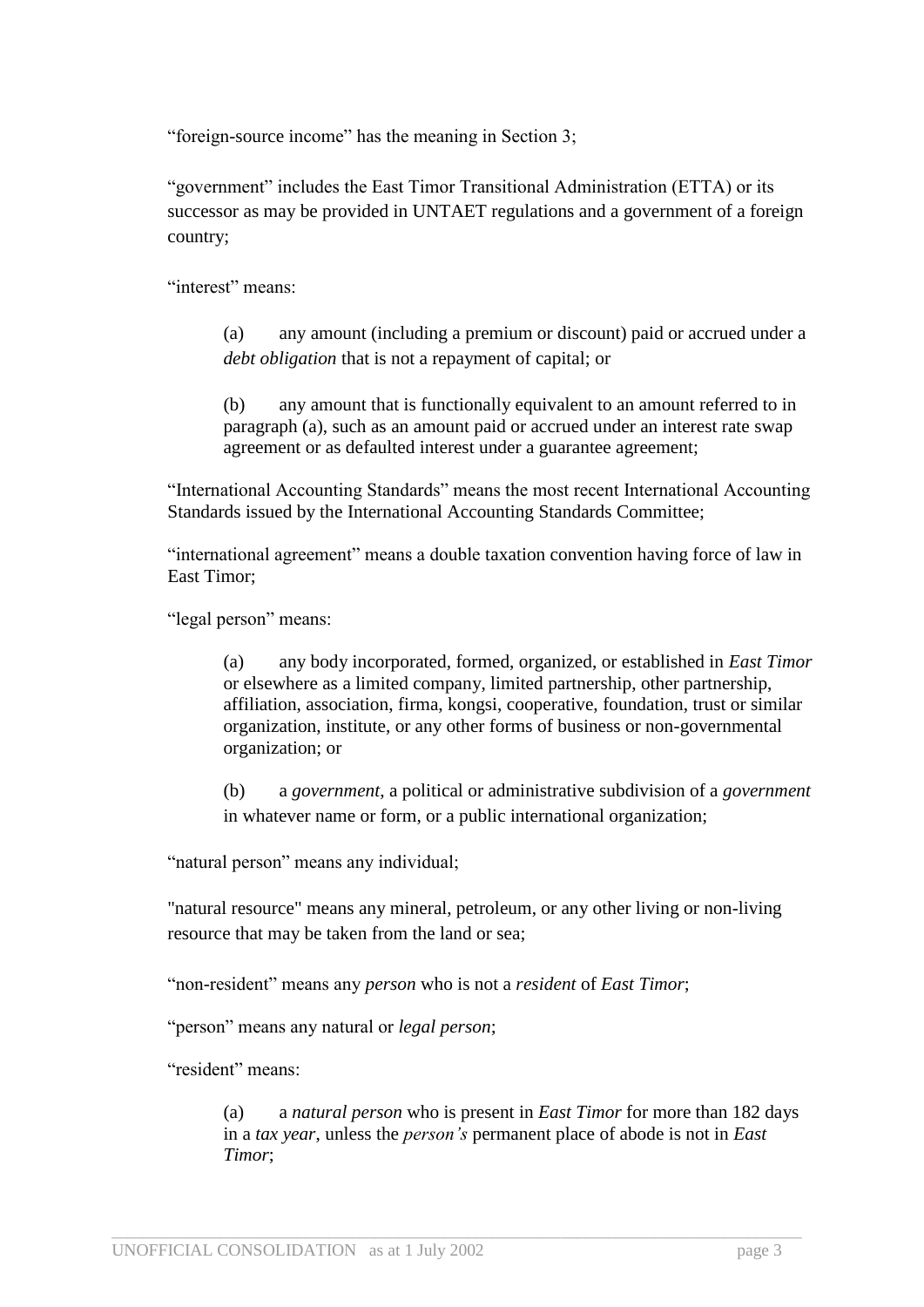(b) an undivided estate of a *natural person* who was a resident immediately before death;

(c) a *legal person* incorporated, formed, organized, or established in *East Timor*; or

(d) the East Timor Transitional Administration (ETTA) or its successor as may be provided in UNTAET regulations, or any political or administrative subdivision of that Administration;

"royalty" means any amount paid or payable, however described or computed, whether periodical or not, as consideration for:

(a) the use of or right to use any copyright, patent, design or model, secret formula or process, trademark, or other like property or right;

(b) the use of or right to use any motion picture films, films or video tapes for use in connection with television or internet broadcasting, or tapes for use in connection with radio or internet broadcasting;

(c) the receipt of, or right to receive, any visual images or sounds, or both, transmitted by satellite, cable, optic fiber, or similar technology in connection with television, radio, or internet broadcasting;

(d) the supply of any scientific, technical, industrial, or commercial knowledge or information;

(e) the use of or right to use any industrial, commercial, or scientific equipment;

(f) the supply of any assistance that is ancillary and subsidiary to, and is furnished as a means of enabling the application or enjoyment of, any such property or right as mentioned in paragraphs (a)-(e);

(g) the partial or total forbearance in respect of any matter referred to in paragraphs (a)-(f); or

(h) the disposal of any property or right referred to in paragraphs (a)-(g);

"tax year" means the 12 month period from 1 January to 31 December or, where a taxpayer has permission to use a substituted tax year, the substituted tax year; and

"taxable business activities" means *business activities* giving rise to income.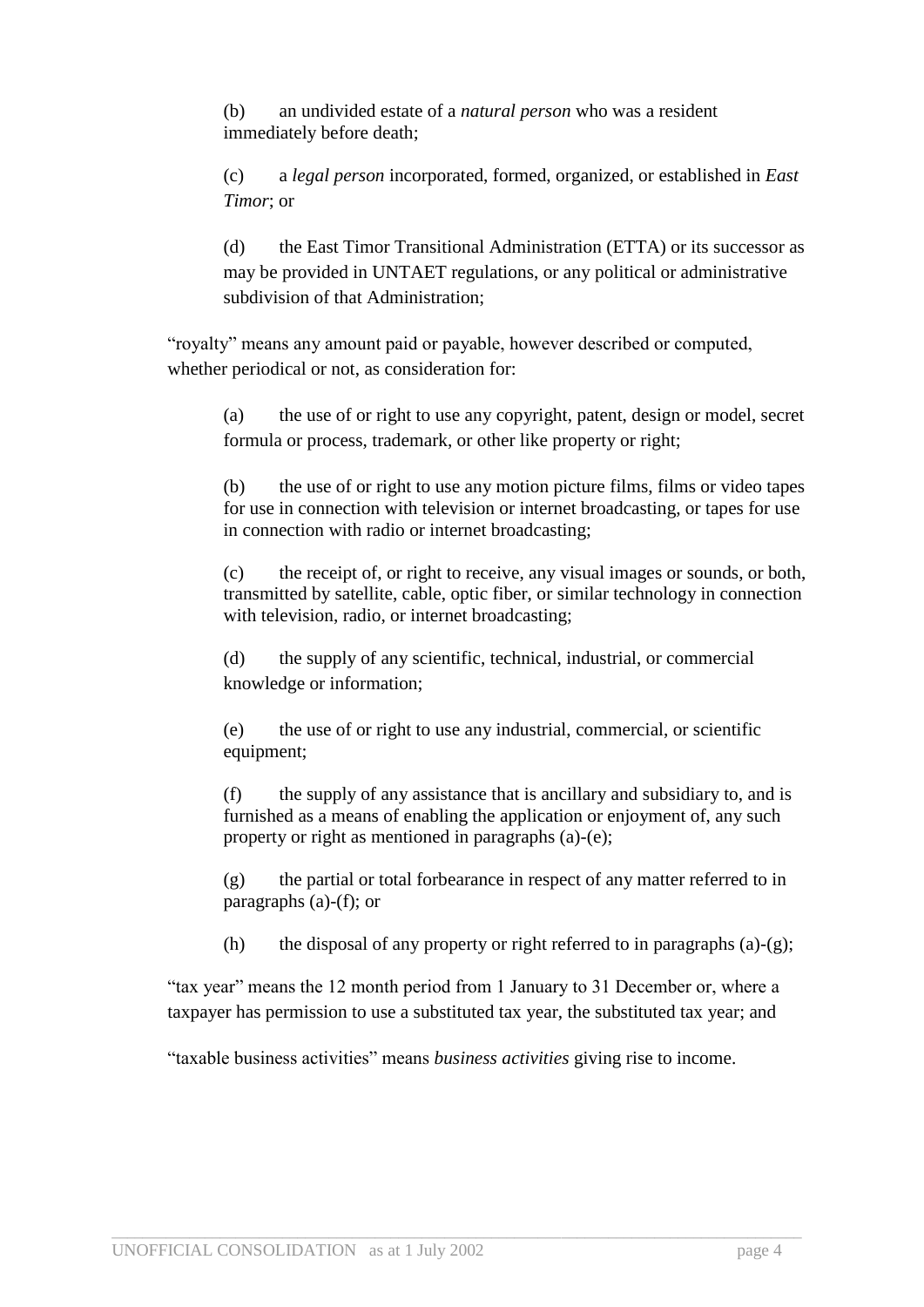## **Section 2 Associate**

- 2.1 For the purposes of the definition of "associate" in Section 3 of UNTAET Regulation No. 2000/18 and this Directive, the two persons referred to in that definition are treated as associates of each other. Two persons are also treated as associates if both persons act or are likely to act in accordance with the wishes of a third person. Two persons are not treated as associates solely by reason that one person is the employer of the other person.
- 2.2 Without limiting the generality of Section 2.1, the following are treated as associates for the purposes of UNTAET Regulation No. 2000/18 and this Directive:
	- (a) a *natural person* and a relative of the *natural person*;
	- (b) a *legal person* and any *person* who owns directly or indirectly 50% or more, by value or number, of the capital or voting rights in the *legal person*; or
	- (c) two or more *legal persons* if a third *person* owns directly or indirectly 50% or more, by value or number, of the capital or voting rights in each *legal person*.
- 2.3 For the purposes of Section 2.2, "relative" means, in relation to a *natural person*:
	- (a) an ancestor, a descendant of any of the grandparents, or an adopted child of the *person* or of the spouse of the *person*; or
	- (b) a spouse of the *person* or of any *person* referred to in paragraph (a).

## **Section 3 Source of Income**

- 3.1 An amount is *East Timor-source income* to the extent to which the amount is:
	- (a) income from *business activities* carried on:
		- (i) by a *resident* in *East Timor*; or
		- (ii) by a *non-resident* through a permanent establishment in *East Timor* as determined under section 26;
	- (b) income from the alienation of any movable property used in deriving *East Timor-source income* referred to in paragraph (a);
	- (c) income from the lease of immovable property in *East Timor* whether improved or not, or from any other *interest* in or over immovable property, including a right to explore for, or exploit, *natural resources*, in *East Timor*;
	- (d) income from the alienation of any property or right referred to in paragraph (c) or from the alienation of any ownership *interest* in a *legal person* the assets of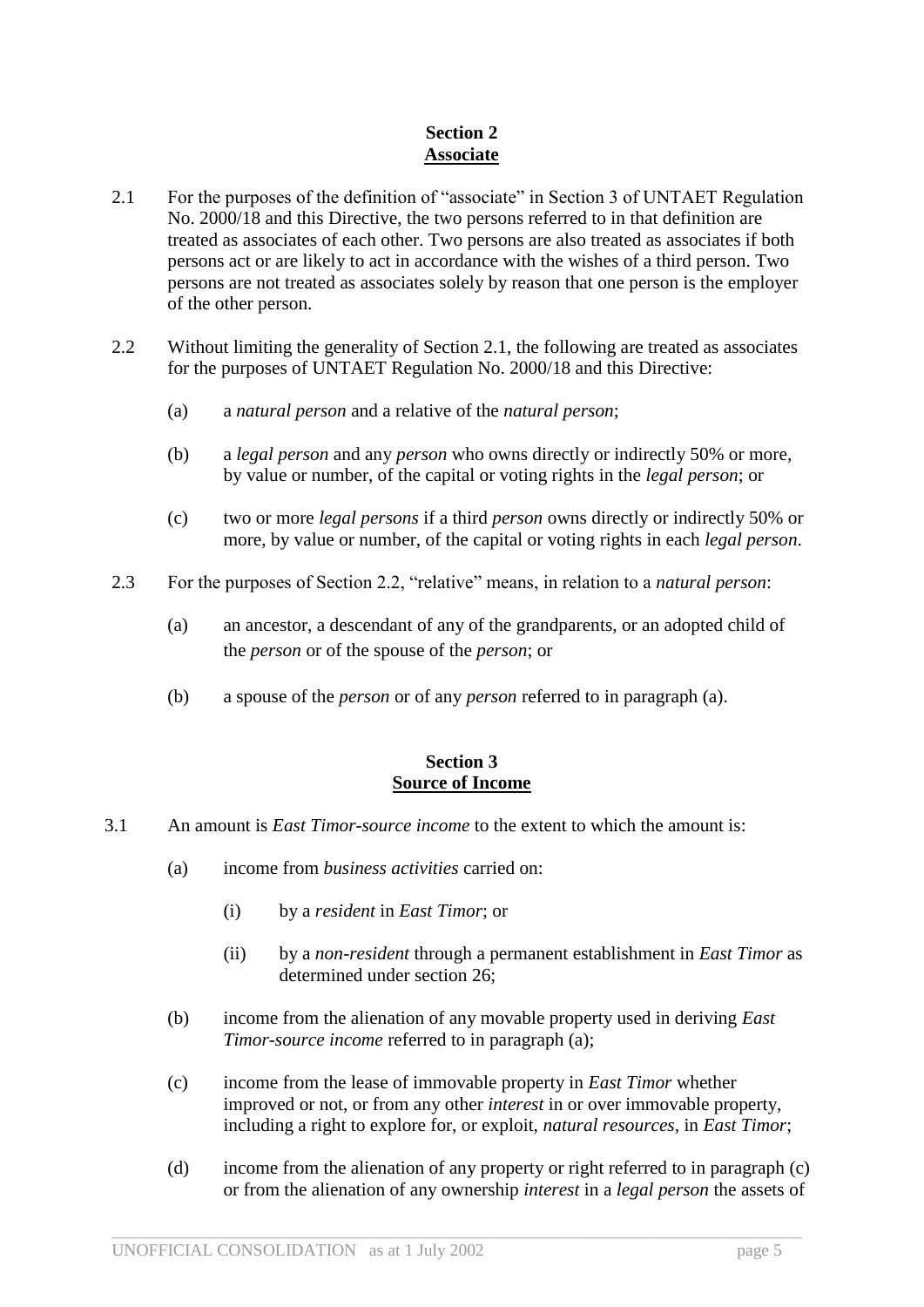which consist wholly or principally of property or rights referred to in paragraph (c);

- (e) a *dividend* paid by a *resident legal person*; or
- (f) *interest*, royalties, a management fee, annuity, or any other income paid by a *resident* or borne by a permanent establishment in *East Timor* of a *nonresident*.
- 3.2 Notwithstanding Section 3.1, any amount taxable in *East Timor* under an *international agreement* is *East Timor-source income*.
- 3.3 Income is foreign-source income to the extent to which it is not *East Timor-source income*.

## **PART II TAX SUBJECTS**

## **Section 4 Tax Subjects**

The following are Tax Subjects for the purposes of the income tax:

- (a) a *natural person*;
- (b) an undivided estate as a unit in lieu of the beneficiaries;
- (c) a limited company incorporated in *East Timor*;

(d) any other public or private *legal person* that has been incorporated, formed, organized, or established in *East Timor*, including an enterprise owned by the East Timor Transitional Administration (ETTA) or its successor as may be provided in UNTAET regulations or a political or administrative subdivision of that Administration, a limited partnership, other partnership, affiliation, association, firma, kongsi, cooperative, a foundation or similar organization, institute, or any other forms of business or non-governmental organization;

(e) any *legal person* founded under a foreign law and organized in a manner comparable to entities or bodies referred to in paragraphs (c) or (d) above, including a trust; or

 $\_$  ,  $\_$  ,  $\_$  ,  $\_$  ,  $\_$  ,  $\_$  ,  $\_$  ,  $\_$  ,  $\_$  ,  $\_$  ,  $\_$  ,  $\_$  ,  $\_$  ,  $\_$  ,  $\_$  ,  $\_$  ,  $\_$  ,  $\_$  ,  $\_$  ,  $\_$  ,  $\_$  ,  $\_$  ,  $\_$  ,  $\_$  ,  $\_$  ,  $\_$  ,  $\_$  ,  $\_$  ,  $\_$  ,  $\_$  ,  $\_$  ,  $\_$  ,  $\_$  ,  $\_$  ,  $\_$  ,  $\_$  ,  $\_$  ,

(f) any other body of *persons* formed under foreign law.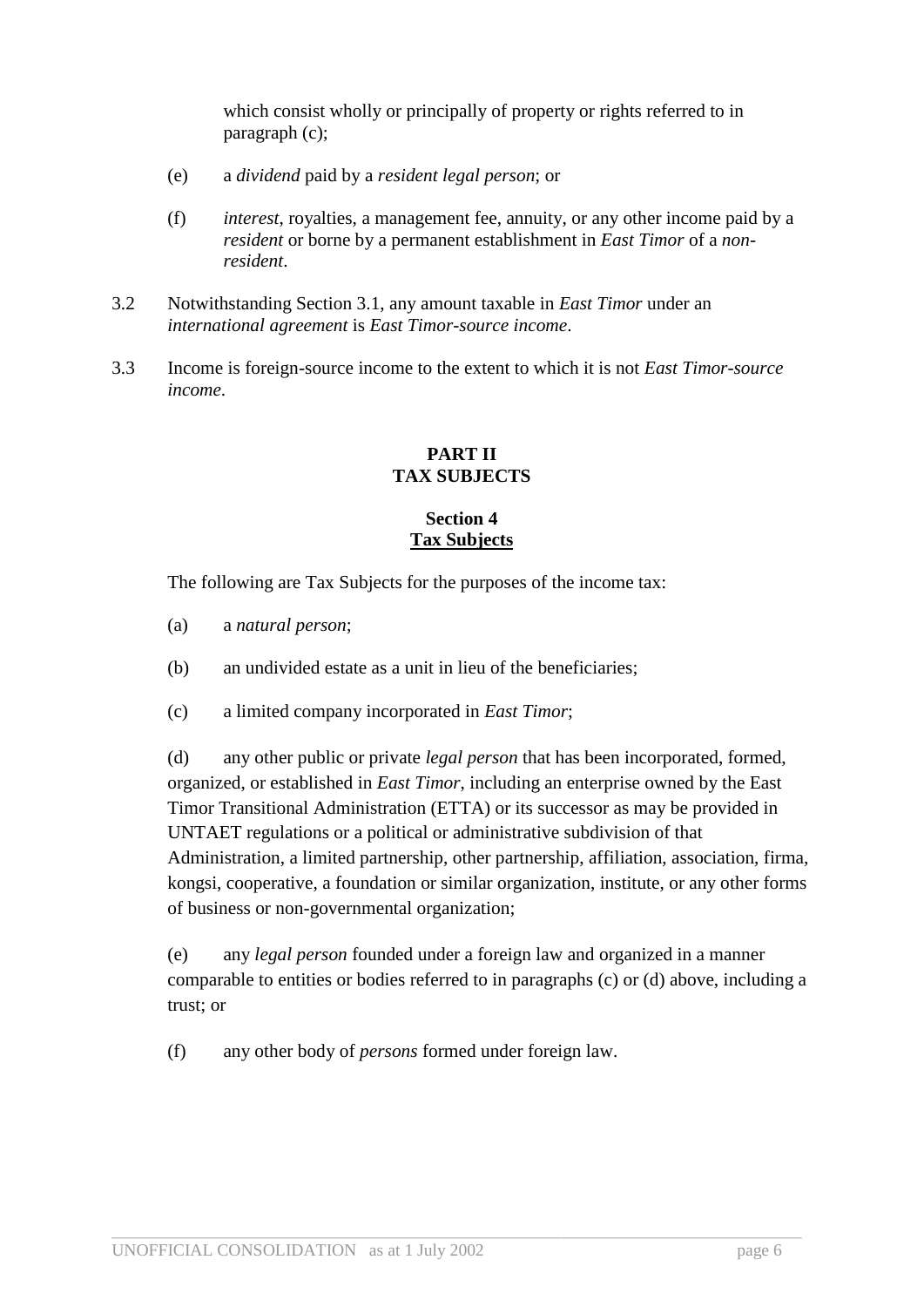#### **PART III TAXABLE INCOME**

## **Section 5 Jurisdiction to Tax**

- 5.1 The Tax Object of a *resident* Tax Subject includes all income wherever arising.
- 5.2 The Tax Object of a *non-resident* Tax Subject includes only *East Timor-source income*.

## **Section 6 Exempt Income**

For the purposes of Section 39 of UNTAET Regulation No. 2000/18, the reference to "\$20,000" is a reference to a "taxable income of \$20,000".

## **Section 7 Taxable Income from the Conduct of Business Activities**

The determination of the gross income and deductions of a taxpayer from the conduct of *business activities* for a *tax year* shall be based on the taxpayer's net profit for financial accounting purposes for the year prepared in accordance with the *International Accounting Standards* (other than IAS 39), and subject to the modifications in this Directive. A taxpayer's net profit shall include the results of all *business activities* conducted by the taxpayer during the *tax year*, including the alienation of any asset in the course of, or at the end of, those activities.

## **Section 8 Basis of Accounting**

- 8.1 Subject to Section 8.2, every taxpayer shall account for income tax on an accrual basis.
- 8.2 A taxpayer whose annual gross turnover is less than \$US100,000 may account for income tax on either a cash or accruals basis.
- 8.3 If a taxpayer's basis of accounting has changed as a result of the operation of Section 8.2, the taxpayer shall make adjustments to items of income, deduction, or credit, or to any other items affected by the change so that no item is omitted and no item is taken into account more than once.
- 8.4 A taxpayer accounting for income tax on a cash basis recognizes income when it is received or made available to the taxpayer and incurs expenses when paid.

 $\_$  ,  $\_$  ,  $\_$  ,  $\_$  ,  $\_$  ,  $\_$  ,  $\_$  ,  $\_$  ,  $\_$  ,  $\_$  ,  $\_$  ,  $\_$  ,  $\_$  ,  $\_$  ,  $\_$  ,  $\_$  ,  $\_$  ,  $\_$  ,  $\_$  ,  $\_$  ,  $\_$  ,  $\_$  ,  $\_$  ,  $\_$  ,  $\_$  ,  $\_$  ,  $\_$  ,  $\_$  ,  $\_$  ,  $\_$  ,  $\_$  ,  $\_$  ,  $\_$  ,  $\_$  ,  $\_$  ,  $\_$  ,  $\_$  ,

8.5 A taxpayer accounting for tax on an accrual basis recognizes income when it is receivable and incurs an expense when it is payable.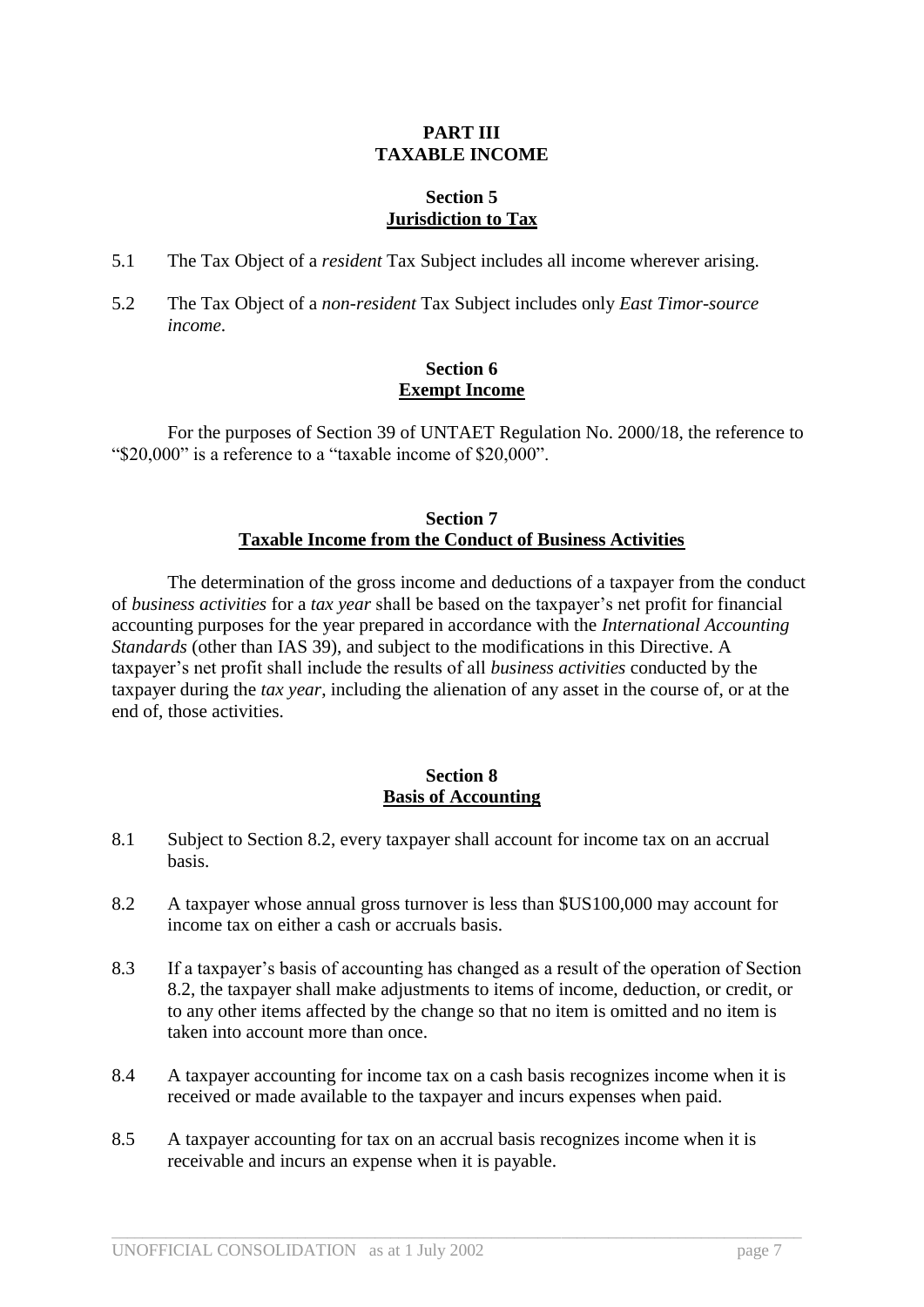- 8.6 Subject to this Directive, an amount is receivable by a taxpayer when the taxpayer becomes entitled to receive it even if the time for discharge of the entitlement is postponed or the entitlement is payable by instalments.
- 8.7 Subject to this Directive, an amount is payable by a taxpayer when all the events that determine liability have occurred and the amount of the liability can be determined with reasonable accuracy, but not before economic performance occurs. Economic performance occurs:

(a) in the case of acquisition of services or assets, at the time the services or assets are provided;

(b) in the case of use of assets, at the time the assets are used; and

(c) in any other case, at the time the taxpayer makes payment in full satisfaction of the liability.

## **Section 9 Inventory**

- 9.1 Inventories shall be measured at cost. Cost shall be determined according to the absorption-cost method.
- 9.2 Where particular items of inventory are not readily identifiable, a taxpayer may account for inventory under the first-in-first-out or weighted average cost method. A taxpayer may change its inventory recognition method only with the written permission of the *Commissioner* and subject to any conditions that the *Commissioner* may impose to ensure that no item is omitted and no item is taken into account more than once.

## **Section 10 Depreciation**

- 10.1 A taxpayer shall be allowed a deduction for the depreciation of the taxpayer's depreciable assets and business buildings during the *tax year* in accordance with this section.
- 10.2 A taxpayer's depreciable assets and business buildings are depreciable assets and business buildings:
	- (a) owned by the taxpayer; or

(b) used and controlled by the taxpayer if the owner is not allowed a deduction in the *tax year* for depreciation of the assets or business buildings

10.3 The acquisition or construction costs, and the cost of improvement, renewal, and reconstruction, of business buildings shall be depreciated individually on a straightline basis at the rate specified in Part A of Schedule I. The cost of a business building does not include the cost of the land on which the building is situated.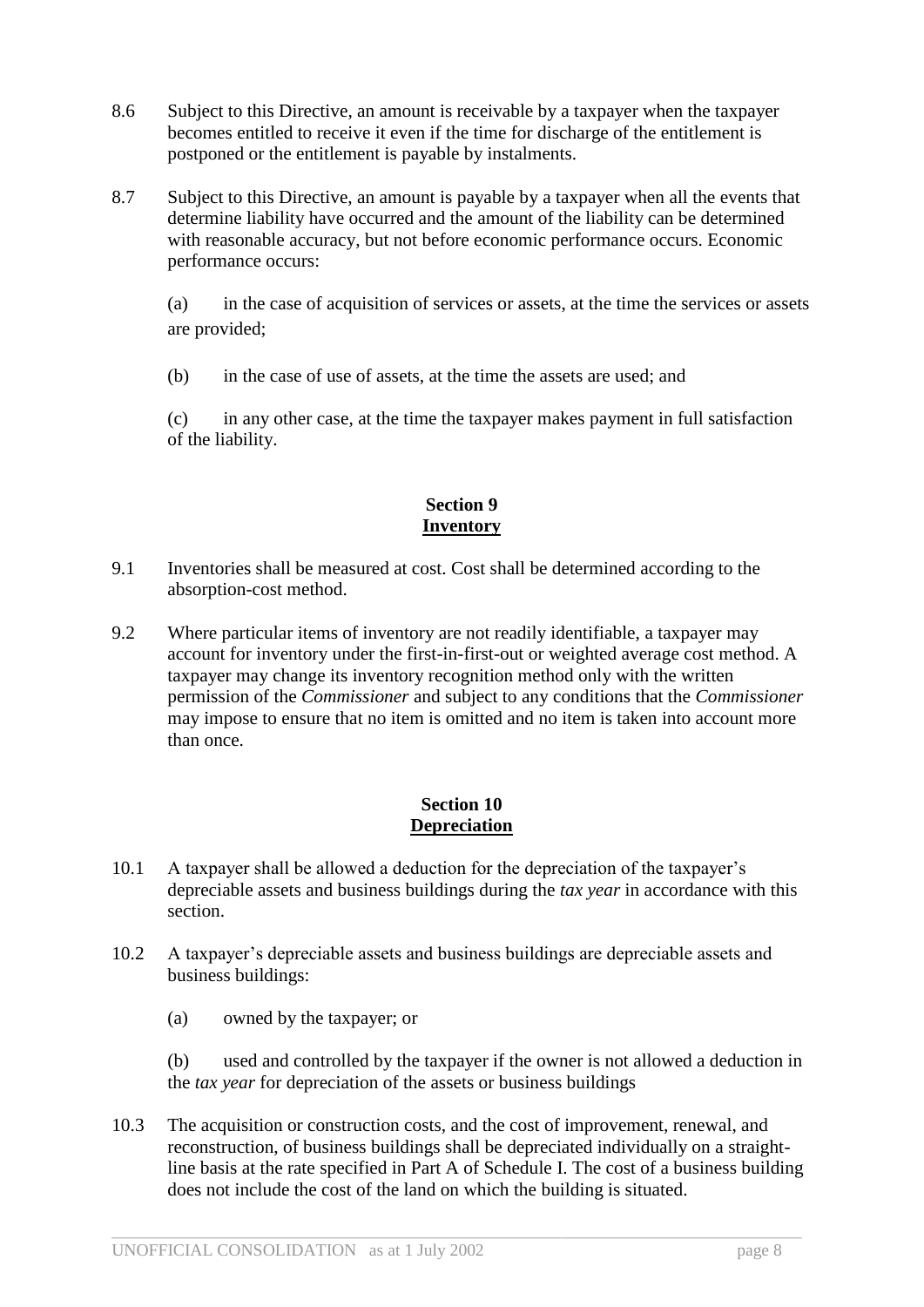- 10.4 Depreciable assets may be depreciated either individually on a straight-line basis or under a pooling system on a declining balance basis. The same method of depreciation shall apply to all depreciable assets of a taxpayer. A taxpayer may change its method of depreciation only with the written permission of the *Commissioner* and subject to any conditions that the *Commissioner* may impose with respect to the change. The classification of assets into pools and the specification of the straight-line and declining balance depreciation rates are in Part B of Schedule I.
- 10.5 The depreciation deduction for each depreciation pool for a *tax year* shall be calculated by applying the depreciation rate for the pool to the written down value of the pool at the end of the *tax year*. The written down value of a depreciation pool at the end of a *tax year* shall be the written down value at the end of the previous *tax year* (after allowing for the deduction under this section for that year):

(a) increased by the capital cost of depreciable assets in the pool, during the *tax year*; and

(b) decreased by the consideration received or receivable for assets in the depreciation pool alienated during the *tax year*, including any compensation received for the loss of such assets due to natural calamities or other involuntary disposals.

- 10.6 Where the written down value at the end of a *tax year* of a depreciation pool is a negative amount, that amount shall be included in the income of the taxpayer for the year, and the written down value of the pool shall be zero.
- 10.7 Where the written down value at the end of a *tax year* of a depreciation pool is less than \$US100, a further deduction for the *tax year* shall be allowed equal to the amount of that written down value. The written down value of the pool at the end of the *tax year* shall be zero.
- 10.8 If all the depreciable assets in a depreciation pool are alienated before the end of the *tax year*, a deduction shall be allowed for the amount of the written down value (if any) of the pool at the end of the year. The written down value of the pool at the end of the *tax year* shall be zero.
- 10.9 Where a depreciable asset is acquired to be used only partly in the conduct of *taxable business activities* and partly for another purpose, the capital cost of the asset to be included in a depreciation pool shall be proportionately reduced.
- 10.10 If a taxpayer revalues a business building or depreciable asset, no depreciation deduction shall be allowed for the amount of the revaluation.
- 10.11 The following rules apply to a depreciable asset depreciated on a straight-line basis and to a business building:

 $\_$  ,  $\_$  ,  $\_$  ,  $\_$  ,  $\_$  ,  $\_$  ,  $\_$  ,  $\_$  ,  $\_$  ,  $\_$  ,  $\_$  ,  $\_$  ,  $\_$  ,  $\_$  ,  $\_$  ,  $\_$  ,  $\_$  ,  $\_$  ,  $\_$  ,  $\_$  ,  $\_$  ,  $\_$  ,  $\_$  ,  $\_$  ,  $\_$  ,  $\_$  ,  $\_$  ,  $\_$  ,  $\_$  ,  $\_$  ,  $\_$  ,  $\_$  ,  $\_$  ,  $\_$  ,  $\_$  ,  $\_$  ,  $\_$  ,

(a) where the cost of a depreciable asset is less than \$100, the depreciation deduction in the year that the asset is acquired is equal to the cost of the asset and no depreciation deduction is allowed for that asset in a subsequent year;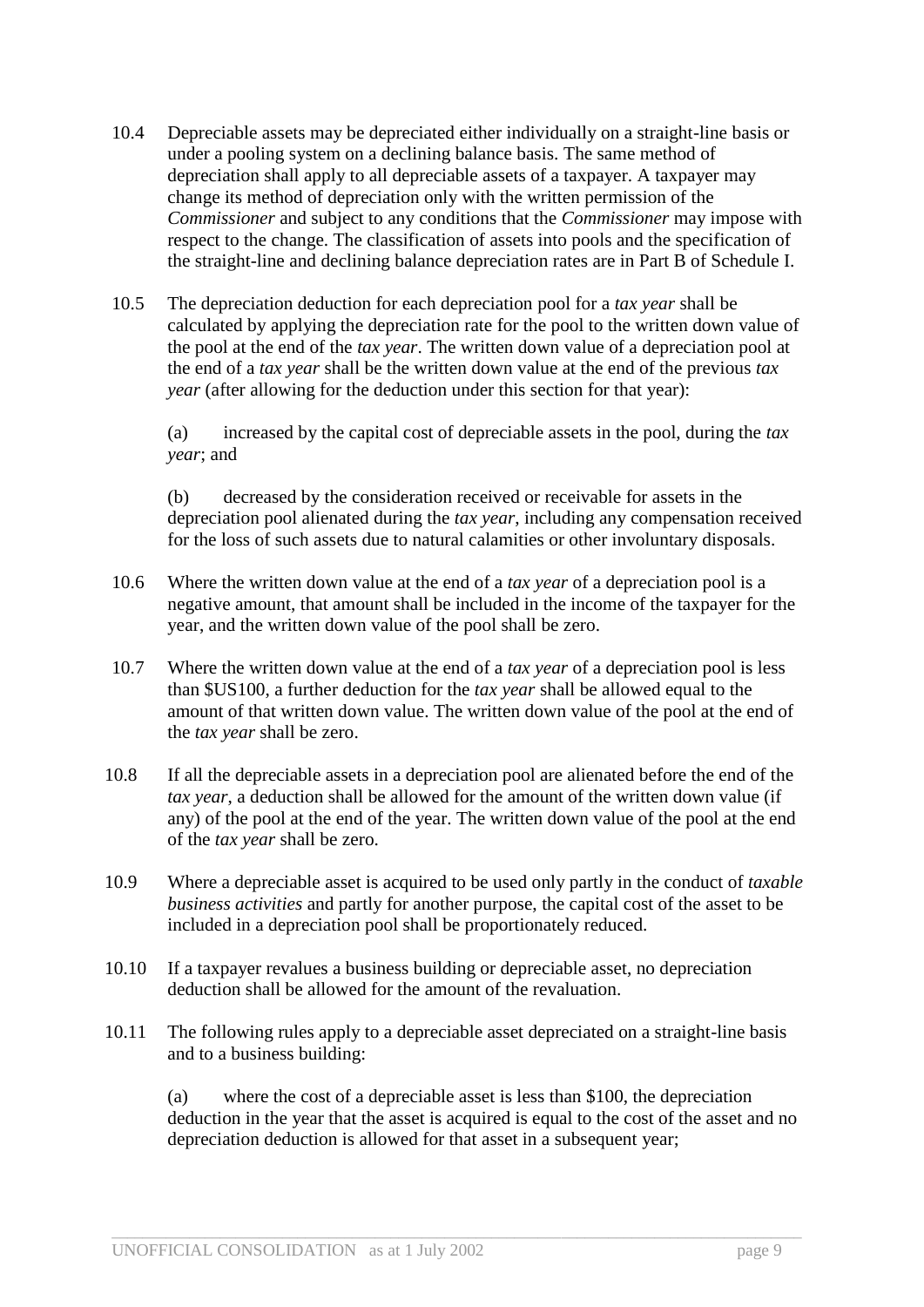(b) the cost of an improvement, renewal, or reconstruction of a depreciable asset or business building shall be treated as the cost of a new asset with a useful life equal to the original useful life of the asset or building;

(c) where the depreciable asset or business building is used only partly in the conduct of *taxable business activities* and partly for another purpose, the amount of depreciation allowed as a deduction shall be reduced by the proportion of the nonbusiness use;

(d) where the depreciable asset or business building is acquired and put in service in the conduct of *taxable business activities* in a *tax year*, the amount of depreciation allowed as a deduction in that year is reduced by a fraction equal to the fraction of the year prior to the time the asset or building was put in service and the amount reduced shall be allowed as a deduction in the year after the asset or building has been depreciated; and

(e) where the depreciable asset or business building is alienated by a taxpayer, the cost of the asset or building shall be reduced by the depreciation deductions allowed under this section.

10.12 In this section:

"business building" means any building used wholly or partly in the conduct of *taxable business activities*;

"capital cost" of a depreciable asset in a pool means:

(a) in the case of an asset acquired during the *tax year*, a fraction of the cost of acquisition equal to the fraction of the year from the time the asset is put in service in the conduct of *taxable business activities* until the end of the year;

(b) in the case of an asset added to the pool in the preceding year, the fraction of the cost of acquisition not treated as capital cost in the previous year; and

(c) for any asset in the pool, the cost of improvement, renewal, and reconstruction of the asset to the extent the cost is not otherwise deducted; and

"depreciable asset" means any tangible movable property of a taxpayer that:

 $\_$  ,  $\_$  ,  $\_$  ,  $\_$  ,  $\_$  ,  $\_$  ,  $\_$  ,  $\_$  ,  $\_$  ,  $\_$  ,  $\_$  ,  $\_$  ,  $\_$  ,  $\_$  ,  $\_$  ,  $\_$  ,  $\_$  ,  $\_$  ,  $\_$  ,  $\_$  ,  $\_$  ,  $\_$  ,  $\_$  ,  $\_$  ,  $\_$  ,  $\_$  ,  $\_$  ,  $\_$  ,  $\_$  ,  $\_$  ,  $\_$  ,  $\_$  ,  $\_$  ,  $\_$  ,  $\_$  ,  $\_$  ,  $\_$  ,

(a) has a useful life exceeding one year;

(b) is likely to lose value as a result of wear and tear, exploitation, or obsolescence; and

(c) is used wholly or partly in the conduct of *taxable business activities*.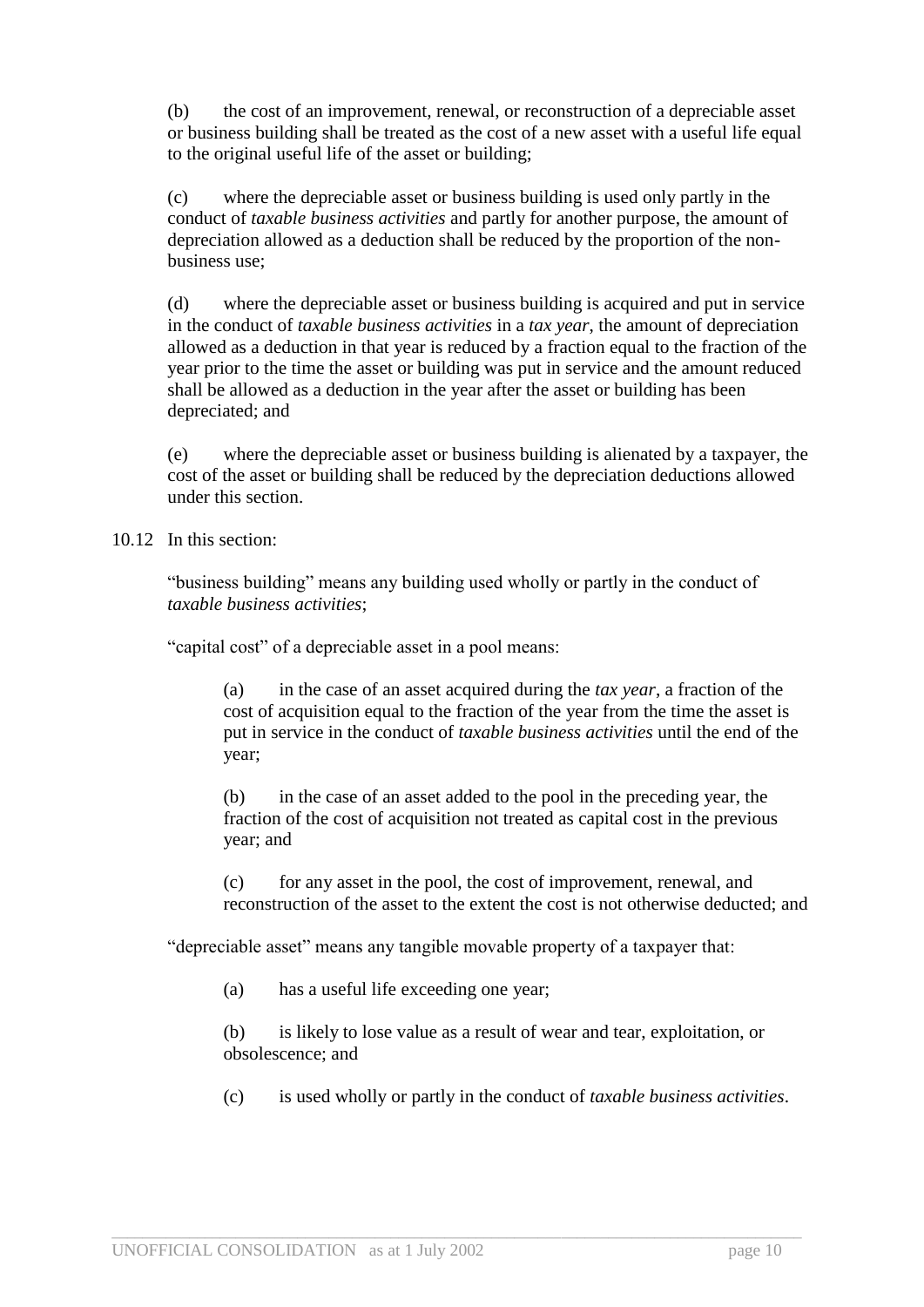## **Section 11 Amortization of Intangibles**

- 11.1 A taxpayer is allowed a deduction for the amortization of the taxpayer's intangibles during the *tax year* in accordance with this section.
- 11.2 The acquisition or creation cost, and the cost of improvement or renewal, of intangible assets for use by a taxpayer shall be amortized individually on a straightline basis at the relevant rate specified in Part C of Schedule I .
- 11.3 The amount of any intangible expenditure with a useful life exceeding one year incurred by a taxpayer in the conduct of *taxable business activities* shall be amortized individually on a straight-line basis at the rate specified in Part C of Schedule I.
- 11.4 Where an intangible asset or expenditure is used only partly in the conduct of *taxable business activities*, the amount allowed as a deduction under this section shall be reduced by the proportion of the non-business use. Where an intangible asset or expenditure is used only for part of the *tax year* in the conduct of *taxable business activities*, the amount allowed as a deduction shall be reduced by the proportion of the *tax year* that the asset was not used in the conduct of *taxable business activities*.
- 11.5 Where an intangible asset has been alienated by a taxpayer during a *tax year*, the cost of the asset shall be reduced by any deductions allowed under this section in respect of the asset.
- 11.6 Expenditures with a useful life of more than one year incurred before the commencement of *taxable business activities* shall be capitalized and amortized individually on a straight-line basis at the rate specified in Part C of Schedule I. Examples of such expenditures include the cost of feasibility studies, construction of prototypes, and trial production activities. This section does not apply to the cost of acquiring land, or to expenditures depreciated or amortized under Section 10 or under another provision of this section.
- 11.7 In this section:

"intangible asset" means any property (other than tangible movable property or immovable property) that:

- (a) has a useful life exceeding one year; and
- (b) is used wholly or partly in the conduct of *taxable business activities*; and

"intangible expenditure" means any expenditure incurred other than in the acquisition of any tangible or intangible movable or immovable property.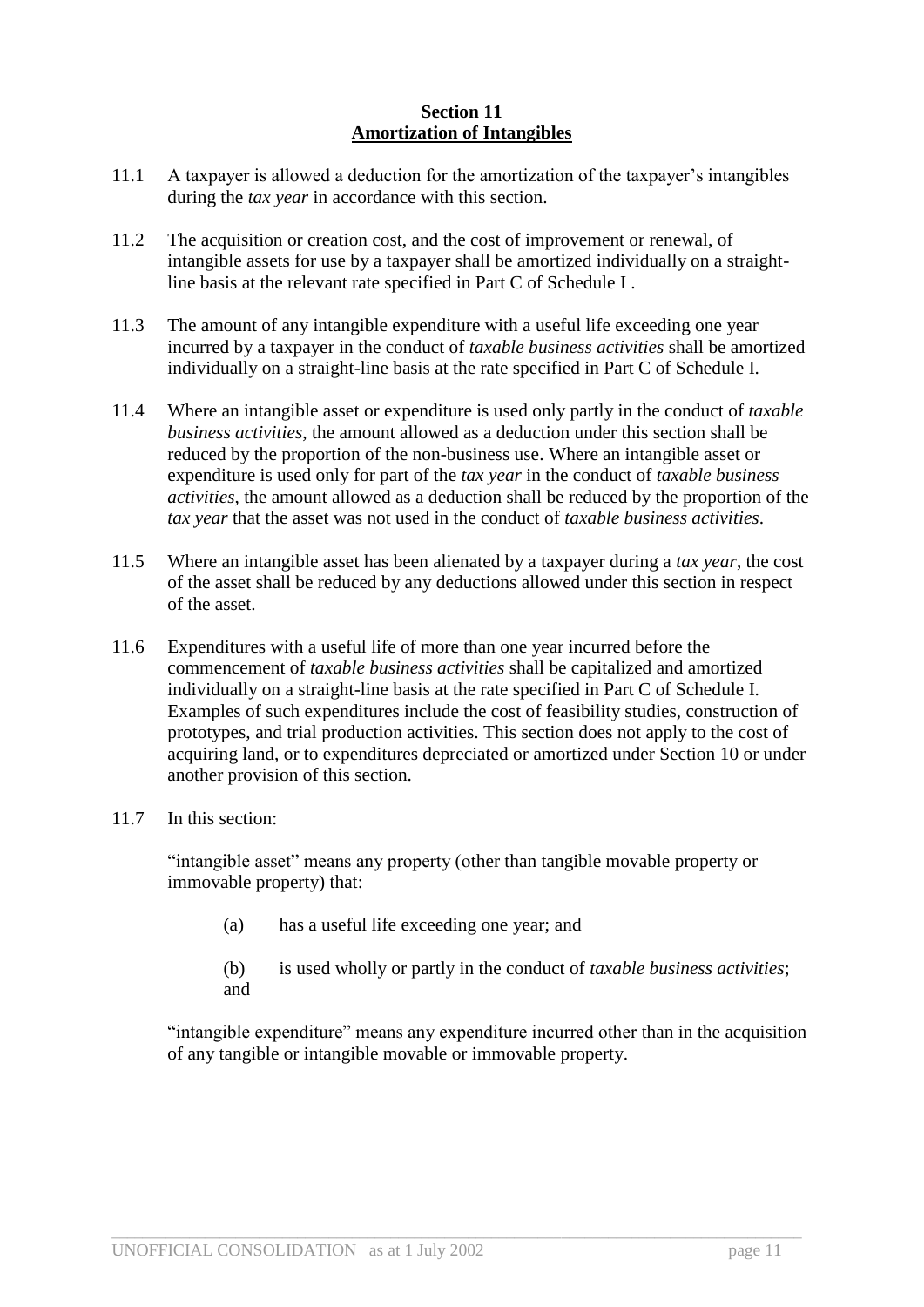## **Section 12 Reserves**

- 12.1 Subject to this section, no deduction shall be allowed for any amount retained by a taxpayer from profits to create a reserve or provision for expected expenses or losses.
- 12.2 A *bank* shall be allowed a deduction for its provision for doubtful debts provided the amount of the provision has been determined in accordance with the prudential requirements prescribed by instruction of the Central Payments Office under Section 26 of UNTAET Regulation No. 2000/8. The amount of the deduction allowed under this Section shall be defined by Government in consultation with the Banking and Payments Authority.

**History**: Section 12.2 amended by the Revenue System Amendment Act 2002 [Article15] and comes into force on 1 July 2002 [Article 20- 1] and applies for the *tax year* ending 31 December 2002 and subsequent *tax years*. Where a taxpayer has permission to use a substituted *tax year*, this section applies for the purposes of the first such *tax year* ending after 31 December 2002 [Article 20-9] Section 12.2 formerly read:

'A *bank* shall be allowed a deduction for its provision for doubtful debts provided the amount of the provision has been determined in accordance with the prudential requirements prescribed by instruction of the Central Payments Office under Section 26 of UNTAET Regulation No. 2000/8.'

## **Section 13 Bad Debts**

13.1 A taxpayer shall be allowed a deduction in a *tax year* for a bad debt if the following conditions are satisfied:

(a) the amount of the debt was previously included in the taxable income of the taxpayer;

(b) the debt is written off in the accounts of the taxpayer during the *tax year*; and

(c) the taxpayer has reasonable grounds for believing that the debt will not be recovered.

13.2 This section shall not apply to a *bank* entitled to a deduction for its provision for doubtful debts under Section 12.2.

## **Section 14 Long-term Contracts**

- 14.1 Subject to this Directive, the percentage-of-completion method shall apply in determining the annual profit arising from a long-term contract.
- 14.2 A "long-term contract" is a contract for manufacture, installation, or construction, or services related thereto, that is not completed in the *tax year* in which work under the contract commenced, other than a contract estimated to be completed within six months of the date on which work under the contract commenced.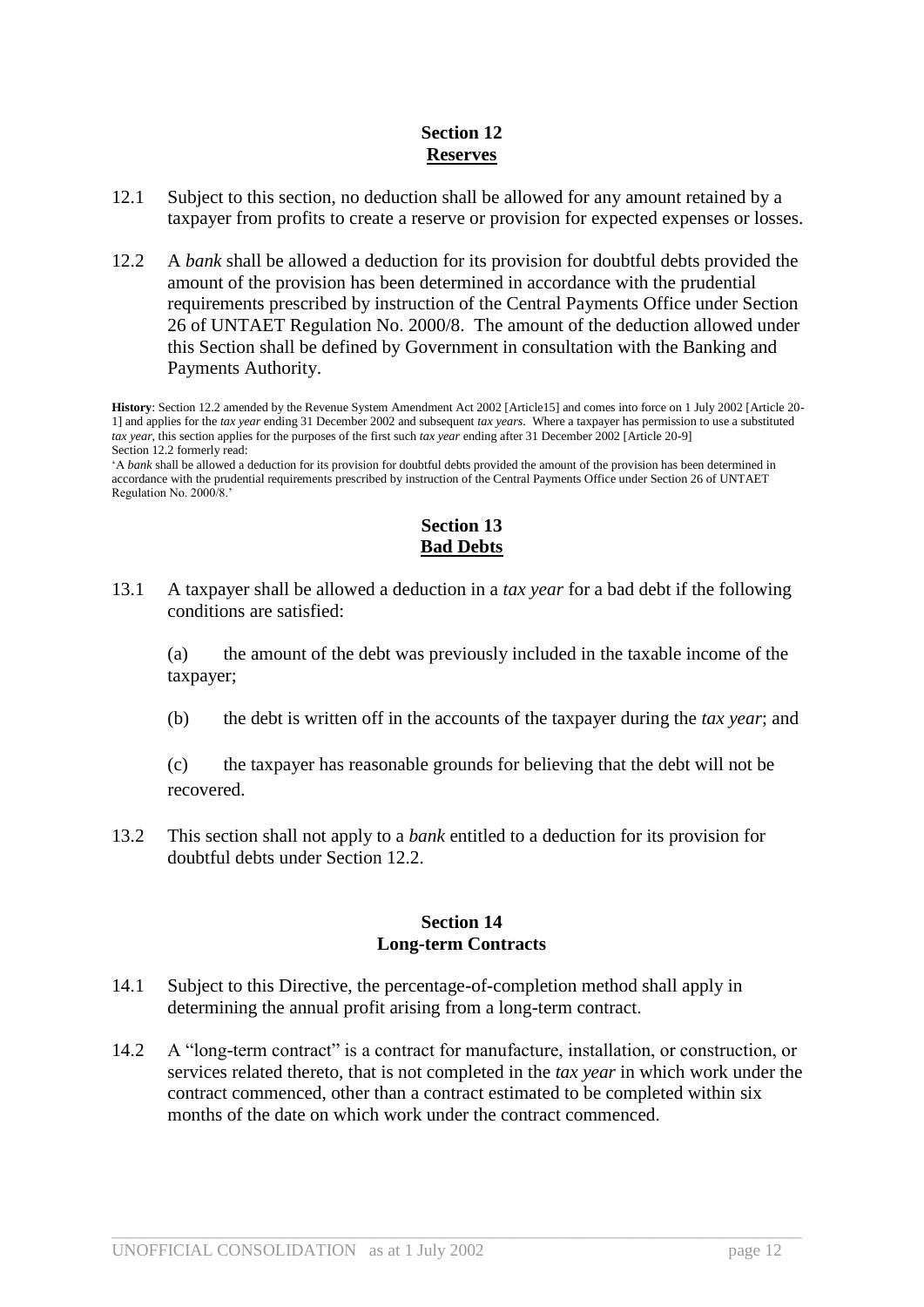## **Section 15 Finance Leases**

- 15.1 A finance lease shall be treated as a sale and purchase of the leased asset. The lessor is treated as having made a loan to the lessee equal to the purchase price of the asset and the lessee is treated as the owner of the asset. Each payment by the lessee to the lessor is treated as in part a repayment of principal and in part a payment of *interest*. The *interest* part shall be calculated on the principal outstanding at the time each payment is made.
- 15.2 A lease is a finance lease if:

(a) the lease term (including any period under an option to renew) is 75% of the useful life of the asset for depreciation purposes;

(b) the lessee has an option to purchase the asset for a fixed or determinable price at the expiration of the lease;

(c) the estimated residual value of the asset at the expiration of the lease is less than 20% of its market value at the start of the lease;

(d) in the case of a lease that commences before the last 25% of the useful life of the asset, the present value of the minimum lease payments equals or exceeds 90% of the market value of the asset at the commencement of the lease term; or

(e) the asset is custom made for the lessee and, after the expiration of the lease, the asset will be of no practical use to any *person* other than the lessee.

## **Section 16 Interest Expense**

16.1 The total amount of *interest* expense allowed to a taxpayer as a deduction for a *tax year* shall not exceed an amount equal to the sum of the taxpayer's *interest* income for the year and fifty percent (50%) of the taxpayer's net non-*interest* income for the year. A taxpayer's net non-*interest* expense is the taxpayer's gross income for the year (other then *interest* income) less the total amount of deductions allowed to the taxpayer for the year, other than for *interest* expense.

16.2 The amount of any *interest* expense that is not deducted in a *tax year* as a result of Section 16.1 may be carried forward as *interest* expense incurred in the following *tax year*. An amount carried forward under this subsection may be carried forward for a maximum of five *tax years*. Where a taxpayer has an amount of *interest* expense carried forward for more than one *tax year*, the *interest* expense incurred in the earliest *tax year* shall be deducted first.

16.3 This Section shall not apply to *financial institutions*.

*History*: Section 16 amended by the Revenue System Amendment Act 2002 [Article16] and comes into force on 1 July 2002 [Article 20-1] and applies for the *tax year* ending 31 December 2002 and subsequent *tax years*. Where a taxpayer has permission to use a substituted *tax year*, this section applies for the purposes of the first such *tax year* ending after 31 December 2002 [Article 20-9]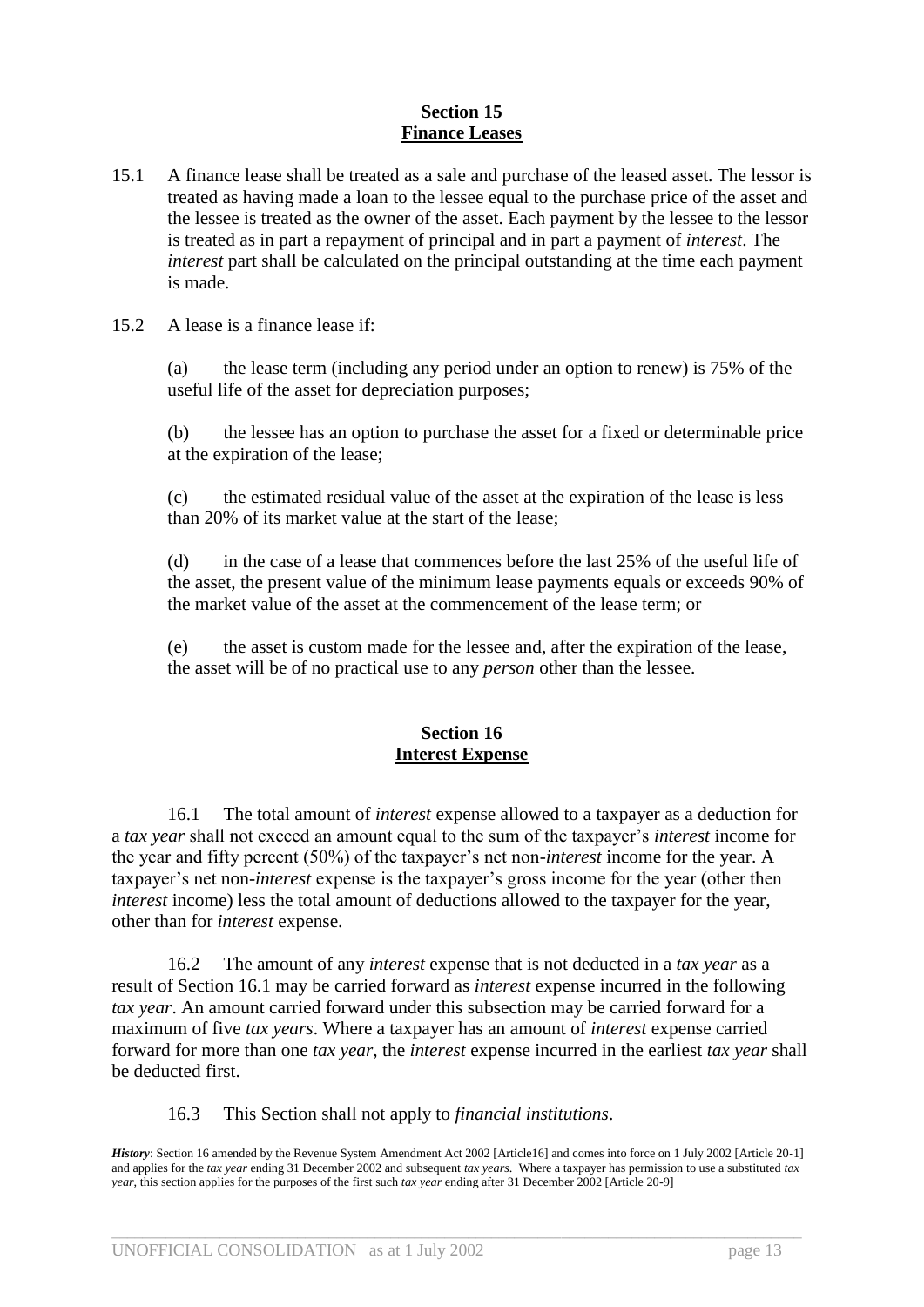*Interest* paid by a *legal person* on loans and advances shall not be deductible to the extent that the total loans and advances to the *person* exceed on average during the *tax year* twice the amount of capital of the *person*. This section does not apply to *financial institutions*.

## **Section 17 Losses**

If the determination of the taxable income of a taxpayer results in a loss for a *tax year*, that loss may be deducted as an expense in calculating the taxable income of the taxpayer (until expired) for a maximum of five *tax years*. Where a taxpayer has a loss carried forward for more than one *tax year*, the loss for the earliest year shall be deducted first.

## **Section 18 Recouped Deductions**

Where a previously deducted expense, loss, or bad debt is recovered by a taxpayer, the amount recovered shall be included as income in the calculation of the taxable income of the taxpayer for the *tax year* in which the amount was recovered.

## **Section 19 Assets**

19.1 For the purposes of calculating taxable income:

(a) any gain arising on the alienation of an asset is the excess of the gross consideration received over the cost of the asset; and

(b) any loss arising from the alienation of an asset is the excess of the cost of the asset over the gross consideration received.

- 19.2 Subject to this Section and Sections 10 and 11, the cost of an asset is the total amount paid or incurred by a taxpayer in the acquisition, creation, or construction of the asset. It includes any non-deductible incidental expenditures incurred in acquiring the asset and the market value of any in-kind consideration given for the asset. Non-deductible expenditures incurred to alter or improve an asset shall be added to the cost of the asset.
- 19.3 Subject to this section, the consideration received on alienation of an asset is the total amount received or receivable for the asset. It includes any non-deductible incidental expenditures incurred in alienating the asset and the market value of any in-kind consideration received for the asset.
- 19.4 Where a part of an asset is alienated, the cost of the asset shall be apportioned reasonably between the part of the asset retained and the part alienated.
- 19.5 Where an asset is transferred between *associates* in a non arm's length transaction, the transferor is treated as having received, and the transferee is treated as having given, the market value of the asset as consideration for the transfer.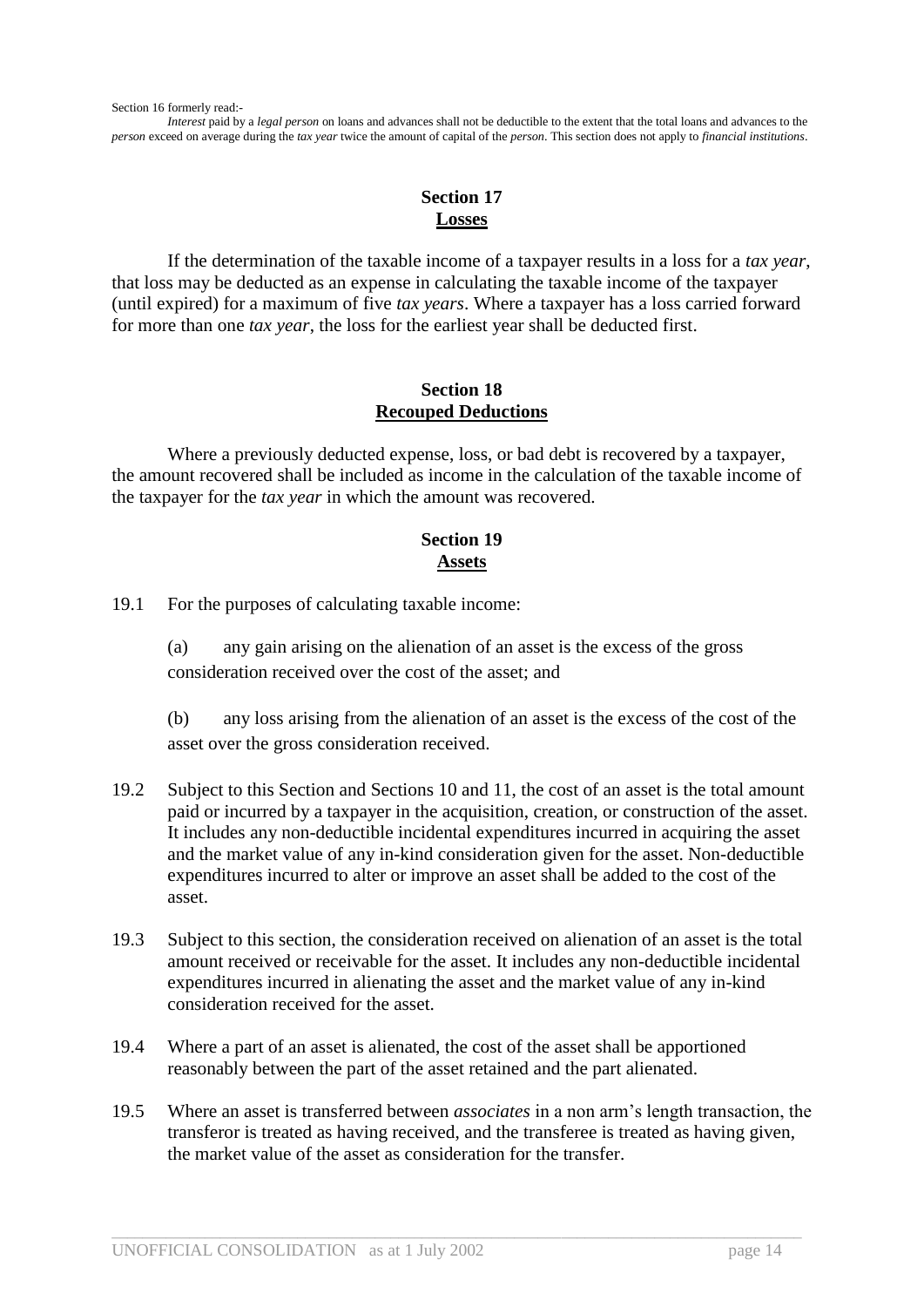## **Section 20 Substituted Tax Year**

- 20.1 This section provides rules for the operation of Section 35 of UNTAET Regulation No. 2000/18.
- 20.2 A taxpayer wishing to use a substituted tax year shall apply in writing to the *Commissioner* setting out the reasons for the use of a substituted tax year.
- 20.3 A taxpayer granted permission under Section 35 of UNTAET Regulation No. 2000/18 to use a substituted tax year may apply, in writing, to the *Commissioner* to change the taxpayer's *tax year* to another twelve-month period (including the calendar year). The *Commissioner* may grant such application but only where the *Commissioner* believes it is necessary for the efficient operation of UNTAET Regulation No. 2000/18 and the *Law on Income Tax*.
- 20.4 The *Commissioner* shall give notice in writing to a taxpayer of the *Commissioner*'s decision on the taxpayer's application to use, or change, a substituted tax year.
- 20.5 The *Commissioner* may, by notice in writing, withdraw a taxpayer's permission to use a substituted tax year.
- 20.6 Permission to use or change a substituted tax year takes effect from the date specified in the notice required under Section 20.4. For the purposes of Section 35.4 of UNTAET Regulation No. 2000/18, the period between the last day of a taxpayer's old tax year and the first day of the taxpayer's new tax year shall be treated as a separate tax year.
- 20.7 A taxpayer may only use a period other than the twelve-month period ending on 31 December as its tax year in accordance with this section and Section 35 of UNTAET Regulation No. 2000/18.
- 20.8 Any change in relation to the 1999 or 2000 tax year shall not result in the taxpayer obtaining the benefit of Section 39 of UNTAET Regulation No. 2000/18 more than once.

## **Section 21 Currency Translation**

- 21.1 Any amount taken into account for income tax purposes shall be calculated in United States dollars.
- 21.2 Subject to Section 21.3, where an amount is in a currency other than United States dollars, the amount shall be converted at the Central Payment Office's mid-exchange rate applying between the currency and United States dollars on the date the amount is taken into account for tax purposes.
- 21.3 With the prior written permission of the *Commissioner*, a taxpayer may use the average rate of exchange for the *tax year* or a part of the *tax year*.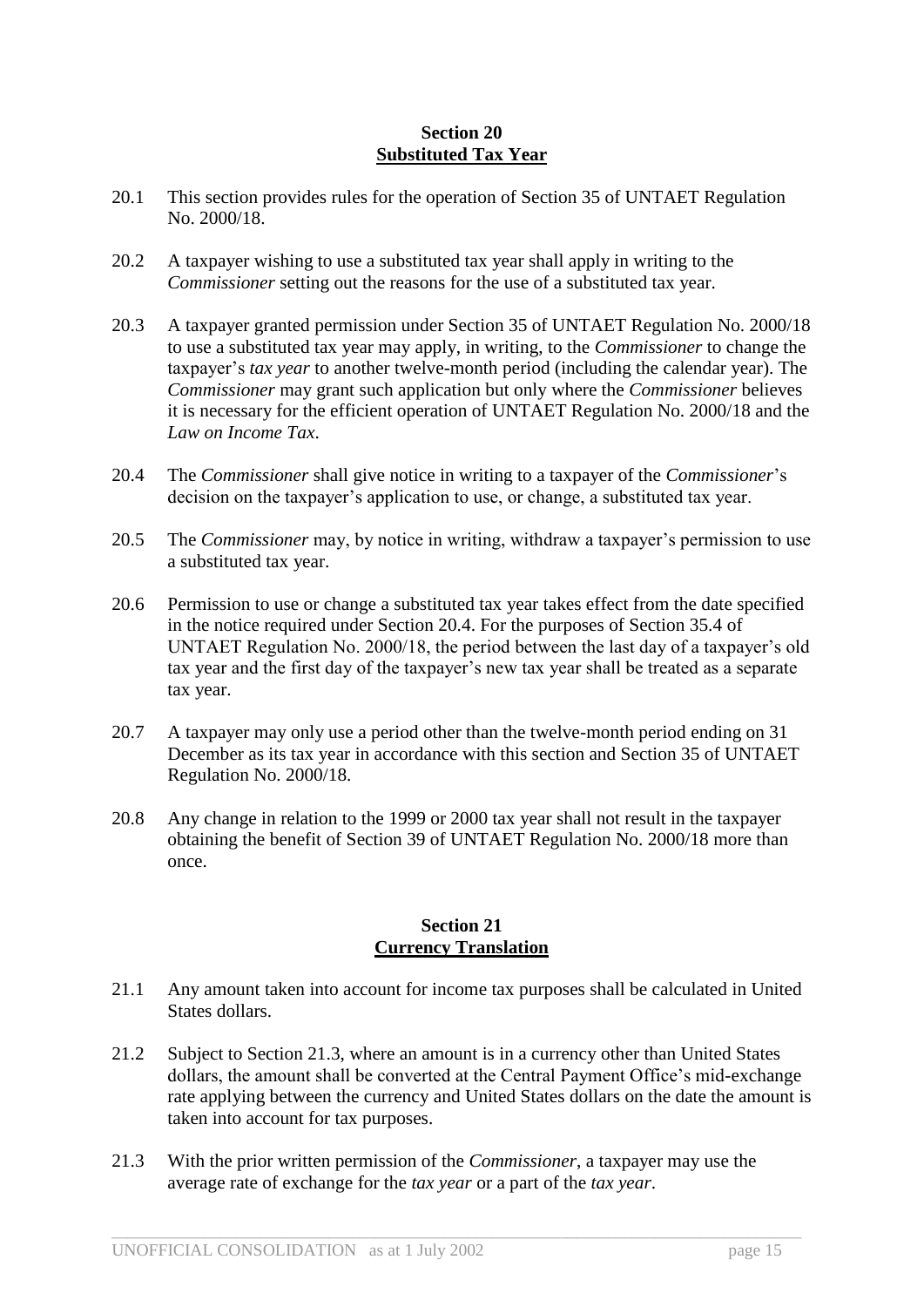## **Section 22 Market Value**

An amount-in-kind shall be accounted for at its fair market value on the date it is taken into account for tax purposes. The fair market value of an asset shall be determined without regard to any restriction on alienation.

## **Section 23 Deduction Denial**

- 23.1 Where a *person* is required to withhold tax from a payment that is a deductible expense of the *person* (including a payment of wages to which Section 30 of UNTAET Regulation No. 2000/18 applies), the deduction is not allowed until the *person* pays the withheld tax to the *Commissioner*.
- 23.2 A *person* is not allowed a deduction for any commission, rebate, discount, spotters fee, or similar payment that is *East Timor-source income* of the recipient unless:

(a) the *person* discloses the name and address of the recipient by notice in writing to the *Commissioner*; and

(b) the *Commissioner* is satisfied that tax has been or will be paid in respect of the payment.

#### **Section 24 Foreign Currency Exchange Gains and Losses**

A taxpayer shall account for transactions in foreign currency in accordance with International Accounting Standard IAS 21. No foreign currency exchange loss is recognized to the extent that the exposure to such loss is hedged.

## **PART IV LEGAL PERSONS**

## **Section 25 Legal Persons**

 $\_$  ,  $\_$  ,  $\_$  ,  $\_$  ,  $\_$  ,  $\_$  ,  $\_$  ,  $\_$  ,  $\_$  ,  $\_$  ,  $\_$  ,  $\_$  ,  $\_$  ,  $\_$  ,  $\_$  ,  $\_$  ,  $\_$  ,  $\_$  ,  $\_$  ,  $\_$  ,  $\_$  ,  $\_$  ,  $\_$  ,  $\_$  ,  $\_$  ,  $\_$  ,  $\_$  ,  $\_$  ,  $\_$  ,  $\_$  ,  $\_$  ,  $\_$  ,  $\_$  ,  $\_$  ,  $\_$  ,  $\_$  ,  $\_$  ,

A *legal person* shall be subject to tax separately from its owners.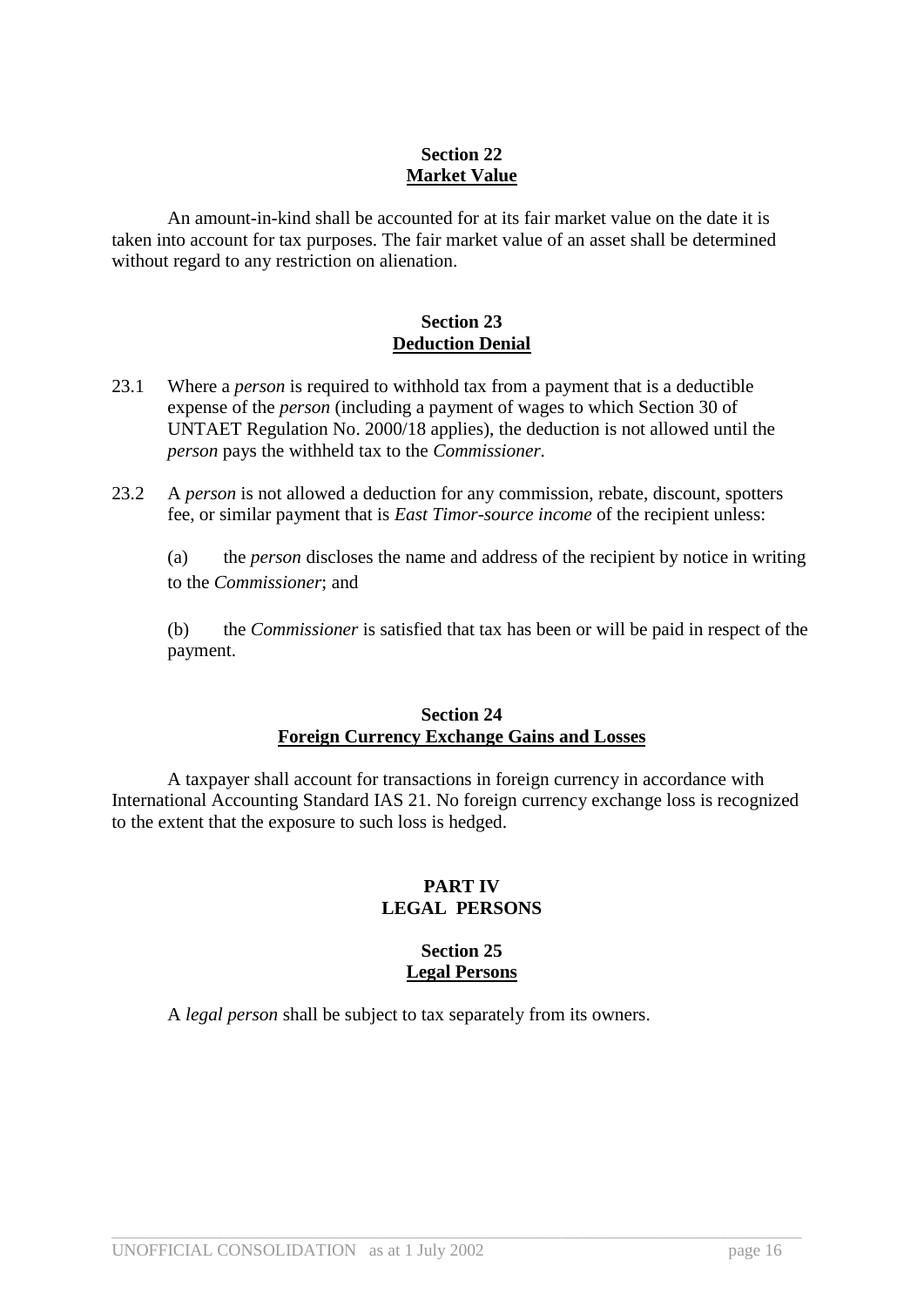## **Section 26 Permanent Establishments**

26.1 The taxable income of a *non-resident* carrying on *business activities* in *East Timor* through a permanent establishment shall be calculated by reference to the income attributable to:

(a) the permanent establishment;

(b) any sales in *East Timor* of goods or merchandise of the same or similar kind as those sold through the permanent establishment; and

(c) any other *business activities* carried on in *East Timor* of the same or similar kind as those effected through the permanent establishment.

26.2 The following principles shall apply in determining the taxable income of a permanent establishment of a *non-resident person*:

(a) the profit of the permanent establishment shall be calculated on the basis that it is a distinct and separate *person* engaged in the same or similar activities under the same or similar conditions and dealing wholly independently with the *non-resident person* of which it is a permanent establishment;

(b) subject to this Directive, there shall be allowed as deductions expenses incurred for the purposes of the *business activities* of the permanent establishment including executive and administrative expenses so incurred, whether in *East Timor* or elsewhere;

(c) no deduction shall be allowed for amounts paid or payable by the permanent establishment to its head office or to another permanent establishment of the *nonresident person* (other than towards reimbursement of actual expenses incurred by the *non-resident person* to third parties) by way of:

(i) royalties, fees, or other similar payments for the use of any tangible or intangible asset by the permanent establishment;

(ii) compensation for any services (including management services) performed for the permanent establishment; or

(iii) *interest* on moneys lent to the permanent establishment, except in connection with a banking business; and

(d) no account shall be taken in the determination of the income of a permanent establishment of amounts charged by the permanent establishment to the head office or to another permanent establishment of the *non-resident person* (other than towards reimbursement of actual expenses incurred by the permanent establishment to third parties) by way of: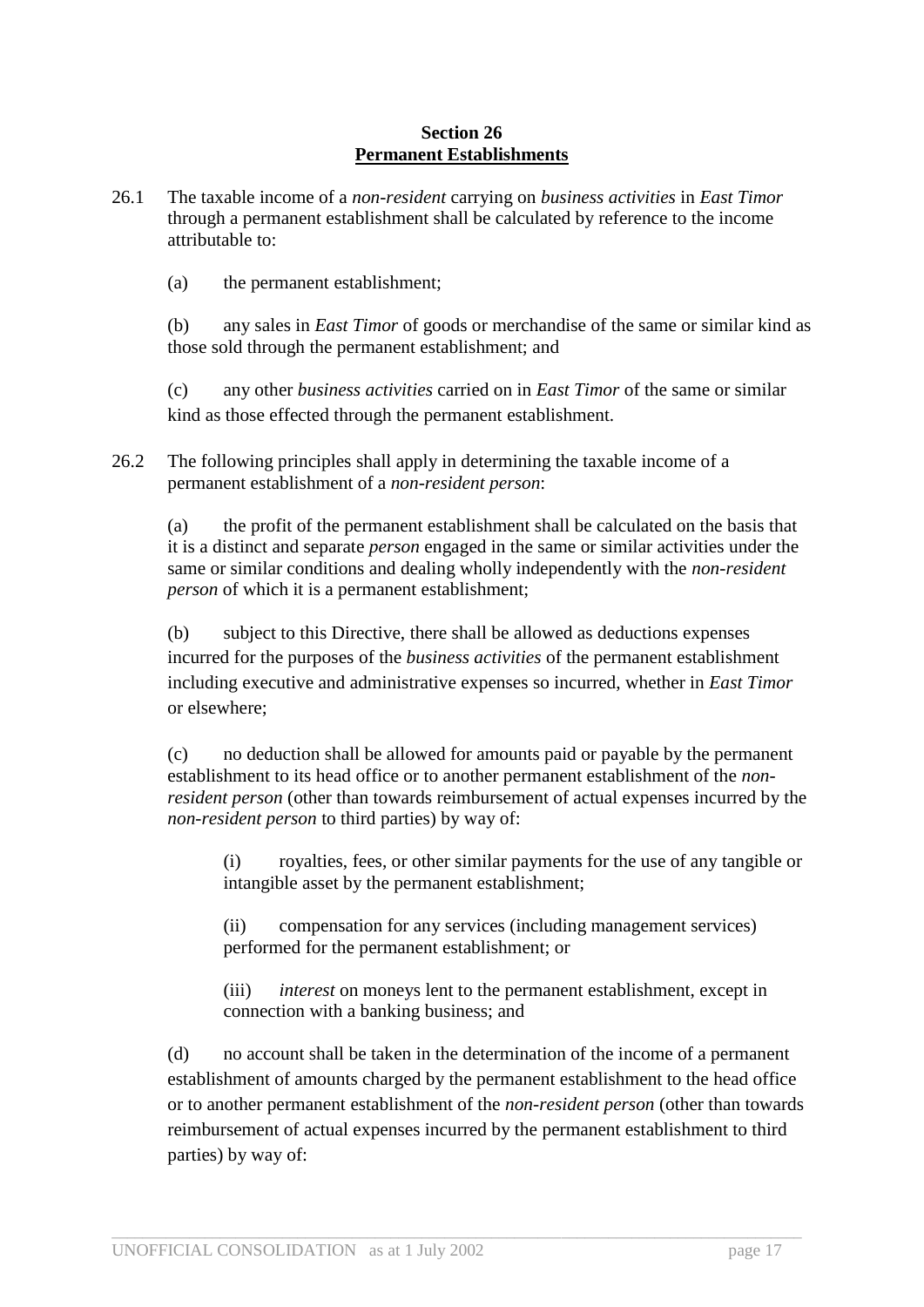(i) royalties, fees, or other similar payments for the use of any tangible or intangible asset;

(ii) compensation for any services (including management services) performed by the permanent establishment; or

(iii) *interest* on moneys lent by the permanent establishment, except in connection with a banking business.

## **PART V INTERNATIONAL**

## **Section 27 Foreign Tax Credit**

- 27.1 Subject to this section, a *resident* taxpayer shall be entitled to a credit for any foreign income tax paid by the taxpayer in respect of *foreign-source income* included in the taxable income of the taxpayer for a *tax year*. The credit shall be referred to as the "foreign tax credit".
- 27.2 The foreign tax credit shall be calculated separately for each foreign country from which income is derived by a taxpayer. The rules in Section 3 shall apply in determining the country in which income is derived on the basis that the reference in Section 3 to *East Timor* is a reference to the relevant foreign country.
- 27.3 The amount of the credit in respect of income from sources in a foreign country shall be limited to the *East Timor* tax payable on that income. There is no deduction or carry forward of any excess foreign tax credit.
- 27.4 The amount of foreign tax paid shall be substantiated by appropriate evidence, such as payment under a tax assessment, a tax withholding certificate, or other similar document accepted by the *Commissioner* for this purpose.
- 27.5 Deductible expenses incurred in deriving income from sources in a foreign country shall be deducted only against that income. If deductible expenses exceed the income derived from sources in a foreign country for a *tax year*, the amount of the excess shall be a foreign country loss allowed as a deduction against income from sources in the foreign country (until expired) for a maximum of five *tax years*. Where a taxpayer has a foreign country loss carried forward for more than one year, the loss for the earliest year shall be deducted first.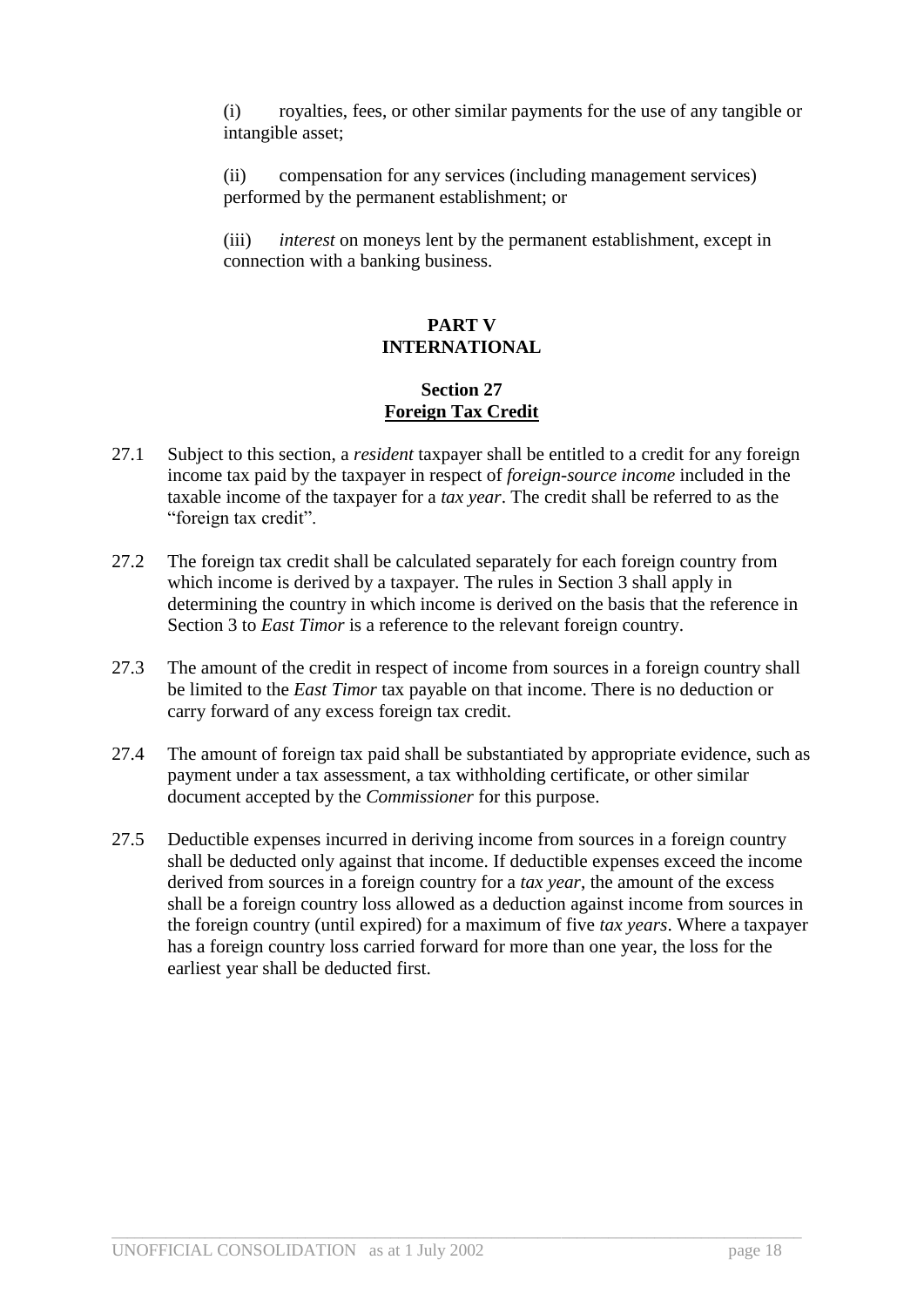## **PART VI WITHHOLDING TAX**

#### **Section 28 Payments for Services**

- 28.1 This section applies to any amount paid by a *person* to a *resident* or an *East Timor* permanent establishment of a *non-resident* who is:
	- (a) carrying on construction or building activities;
	- (b) providing construction consulting services;
	- (c) providing air, land, or sea transportation services; *Note: In accordance with amendments made pursuant to section 38 of Regulation 2001/20, land transport services are no longer subject to withholding tax from July 2001.*
	- (d) carrying on petroleum and geothermal drilling activities, or drilling support services;
	- (e) carrying on mining activities or mining support services; or
	- (f) providing any service listed in paragraph (a)(ii) of Part A of Section 6 of Schedule I to UNTAET Regulation No. 2000/18.
- 28.2 Every *person* (other than a *natural person*) making a payment to which this section applies shall withhold tax from the gross payment at the rate prescribed for the payment in Part A of Section 6 of Schedule I to UNTAET Regulation No. 2000/18.
- 28.3 Where the *person* making a payment to which this section applies is a *natural person* or where the payer is the United Nations or its specialized agencies (other than the East Timor Transitional Administration), the recipient of the payment shall withhold tax from the gross payment received at the rate prescribed for the payment in Part A of Section 6 of Schedule I to UNTAET Regulation No. 2000/18.
- 28.4 In this section:

"air, land, or sea transportation services" means any transportation of passengers or goods by sea, air, or road:

- (a) between two places in *East Timor*;
- (b) from a place in *East Timor* to a place outside *East Timor*; or
- (c) from a place outside *East Timor* to a place in *East Timor*;

"construction consulting services" means any consulting services relating to construction or building activities, including project management, engineering, design, architectural, surveying, and site supervision services;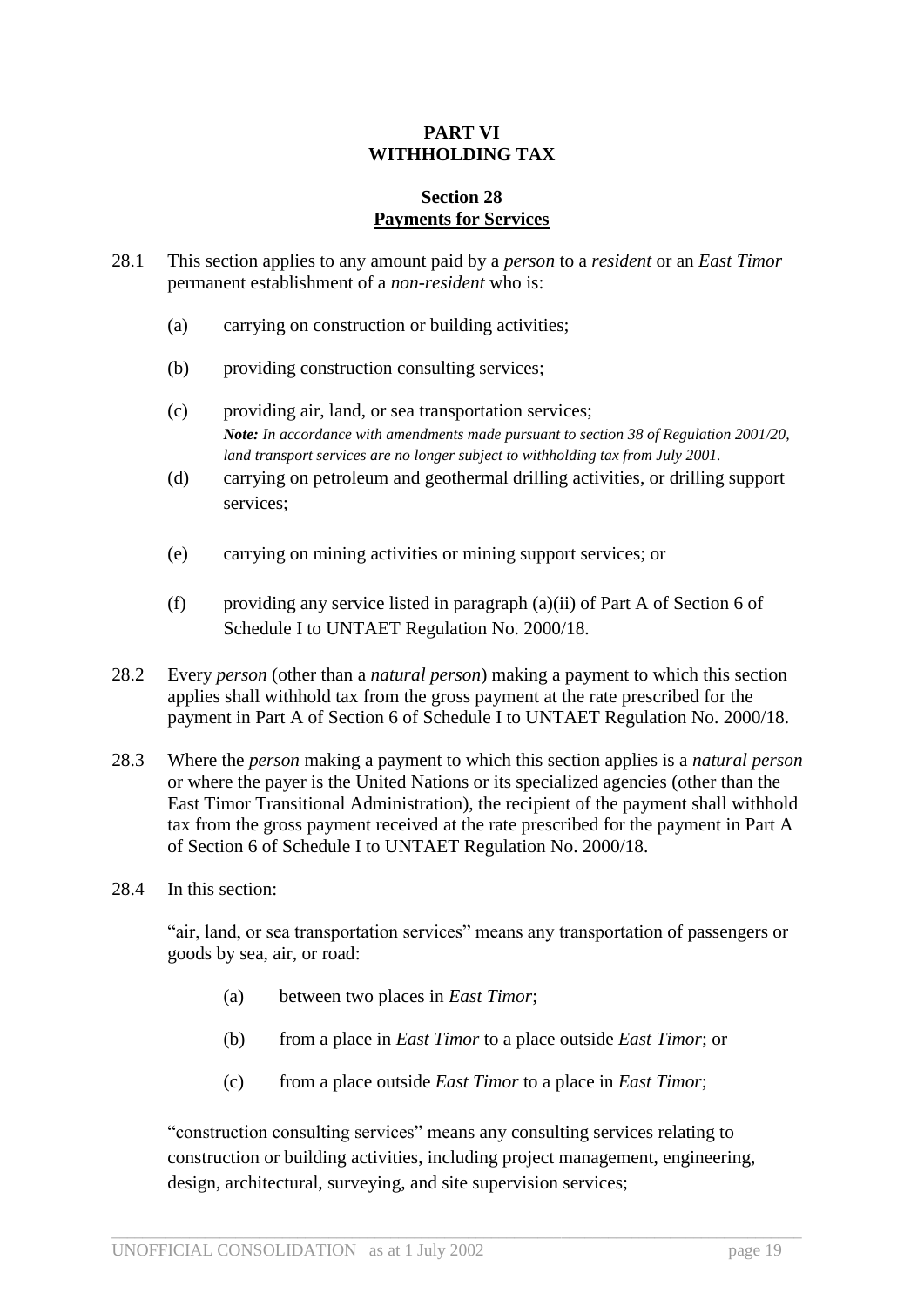"construction or building activities" means the construction, extension, alteration, improvement, or demolition of a building or other structure with a foundation on, above, or below land or water, including the clearing of land in preparation for the construction of a building or other structure, and the activity of dredging;

"drilling support services" means every service relating to petroleum or geothermal drilling other than technical, management, consulting, or architectural services;

"mining" means every method or process by which any mineral is taken from the soil or from any substance or constituent of the soil;

"mining support services" means every service relating to mining other than technical, management, consulting, or architectural services; and

"structure" means any structural improvement to immovable property including, without limiting the generality of the foregoing, any road, driveway, car park, railway line, pipeline, bridge, tunnel, airport runway, canal, dock, wharf, retaining wall, fence, power lines, water or sewerage pipes, drainage, landscaping, or dam.

## **Section 29 Dividends**

Every *resident legal person* paying a *dividend* to a *resident* or an *East Timor* permanent establishment of a *non-resident* shall withhold tax from the gross amount of the *dividend* at the rate prescribed in paragraph (a)(i) of Part A of Section 6 of Schedule I to UNTAET Regulation No. 2000/18.

## **Section 30 Interest and Royalties**

- 30.1 Every *person* (other than a *natural person*) paying *interest* or royalties to a *resident* or an *East Timor* permanent establishment of a *non-resident* shall withhold tax from the gross amount of the *interest* or royalties paid at the rate prescribed in paragraph (a)(i) of Part A of Section 6 of Schedule I to UNTAET Regulation No. 2000/18.
- 30.2 Where the *person* paying *interest* or royalties is a *natural person*, the recipient of the payment shall withhold tax from the gross payment received at the rate prescribed for the payment in paragraph (a)(i) of Part A of Section 6 of Schedule I to UNTAET Regulation No. 2000/18.

 $\_$  ,  $\_$  ,  $\_$  ,  $\_$  ,  $\_$  ,  $\_$  ,  $\_$  ,  $\_$  ,  $\_$  ,  $\_$  ,  $\_$  ,  $\_$  ,  $\_$  ,  $\_$  ,  $\_$  ,  $\_$  ,  $\_$  ,  $\_$  ,  $\_$  ,  $\_$  ,  $\_$  ,  $\_$  ,  $\_$  ,  $\_$  ,  $\_$  ,  $\_$  ,  $\_$  ,  $\_$  ,  $\_$  ,  $\_$  ,  $\_$  ,  $\_$  ,  $\_$  ,  $\_$  ,  $\_$  ,  $\_$  ,  $\_$  ,

30.3 This section does not apply to *interest* paid to a *financial institution*.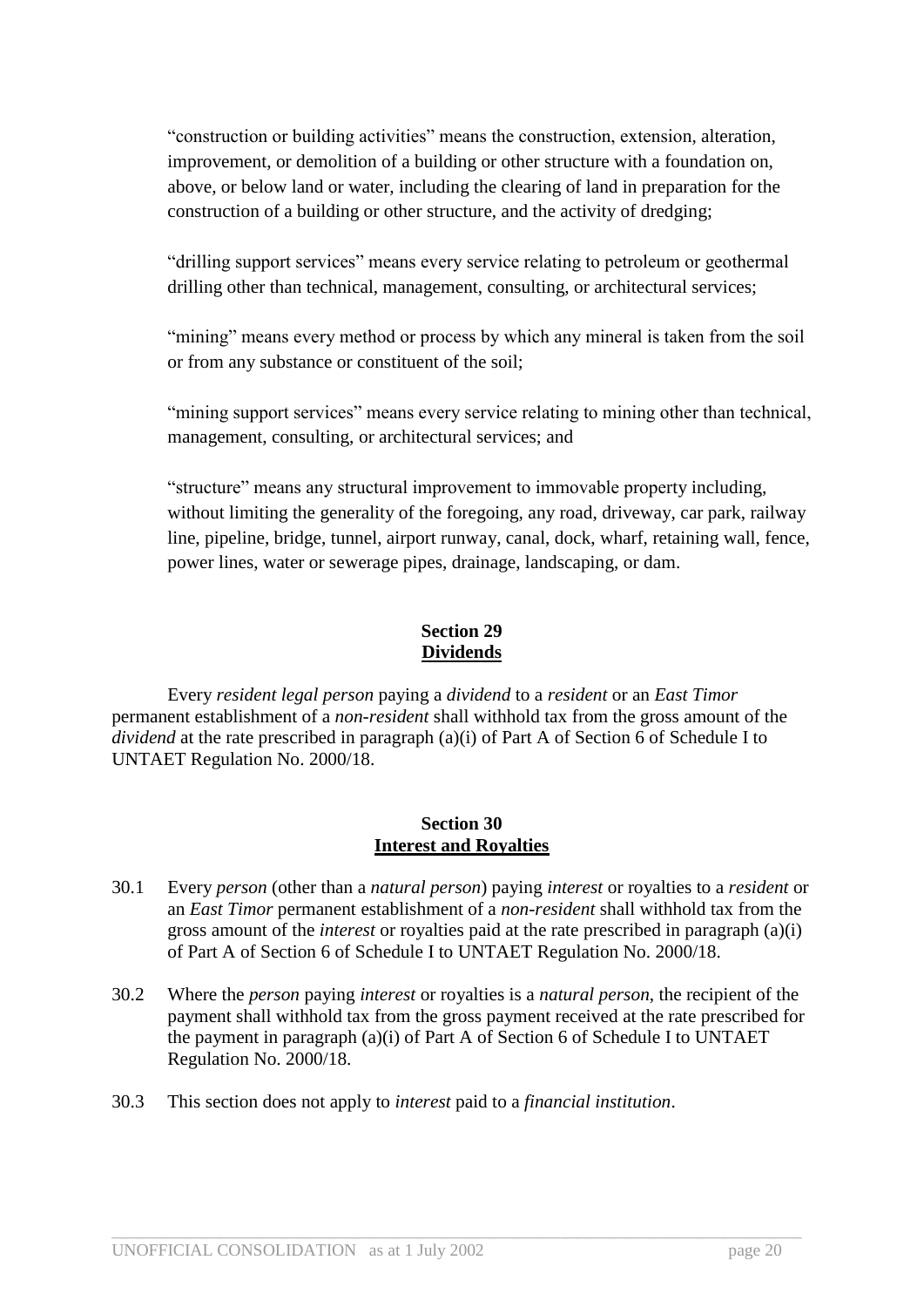## **Section 31 Rent**

- 31.1 Every *person* (other than a *natural person*) making a payment to a *resident* or an *East Timor* permanent establishment of a *non-resident* of rent for the lease of land or buildings shall withhold tax from the gross amount of the rent paid at the rate prescribed in paragraph (a)(i) of Part A of Section 6 of Schedule I to UNTAET Regulation No. 2000/18.
- 31.2 Where the *person* paying rent for the lease of land or buildings is a *natural person* or where the payer is the United Nations or its specialized agencies (other than the East Timor Transitional Administration), the recipient of the payment shall withhold tax from the gross payment received at the rate prescribed for the payment in paragraph (a)(i) of Part A of Section 6 of Schedule I to UNTAET Regulation No. 2000/18.
- 31.3 Every *person* (other than a *natural person*) making a payment to a *resident* or an *East Timor* permanent establishment of a *non-resident* for the hiring or lease of movable property shall withhold tax from the gross amount of the rent paid at the rate prescribed in paragraph (a)(ii) of Part A of Section 6 of Schedule I to UNTAET Regulation No. 2000/18.
- 31.4 Where the *person* making a payment for the hiring or lease of movable property is a *natural person* or where the payer is the United Nations or its specialized agencies (other than the East Timor Transitional Administration), the recipient of the payment shall withhold tax from the gross payment received at the rate prescribed for the payment in paragraph (a)(ii) of Part A of Section 6 of Schedule I to UNTAET Regulation No. 2000/18.

## **Section 32 Prizes and Winnings**

Every *person* paying a prize (including a gambling winning) or lottery winning to a *resident* or an *East Timor* permanent establishment of a *non-resident* shall withhold tax from the gross amount of the payment at the rate prescribed in paragraph (a)(i) of Part A of Section 6 of Schedule I to UNTAET Regulation No. 2000/18.

## **Section 33 Non-resident Withholding Tax**

- 33.1 Every *person* making a payment of *East Timor-source income* to a *non-resident* to which Section 26 does not apply shall withhold tax from the gross amount of the payment at the rate prescribed in paragraph (a)(iii) of Part A of Section 6 of Schedule I to UNTAET Regulation No. 2000/18.
- 33.2 Section 33.1 shall not apply to any amount subject to withholding under any other section of this Part or to an amount referred to in section 30.3.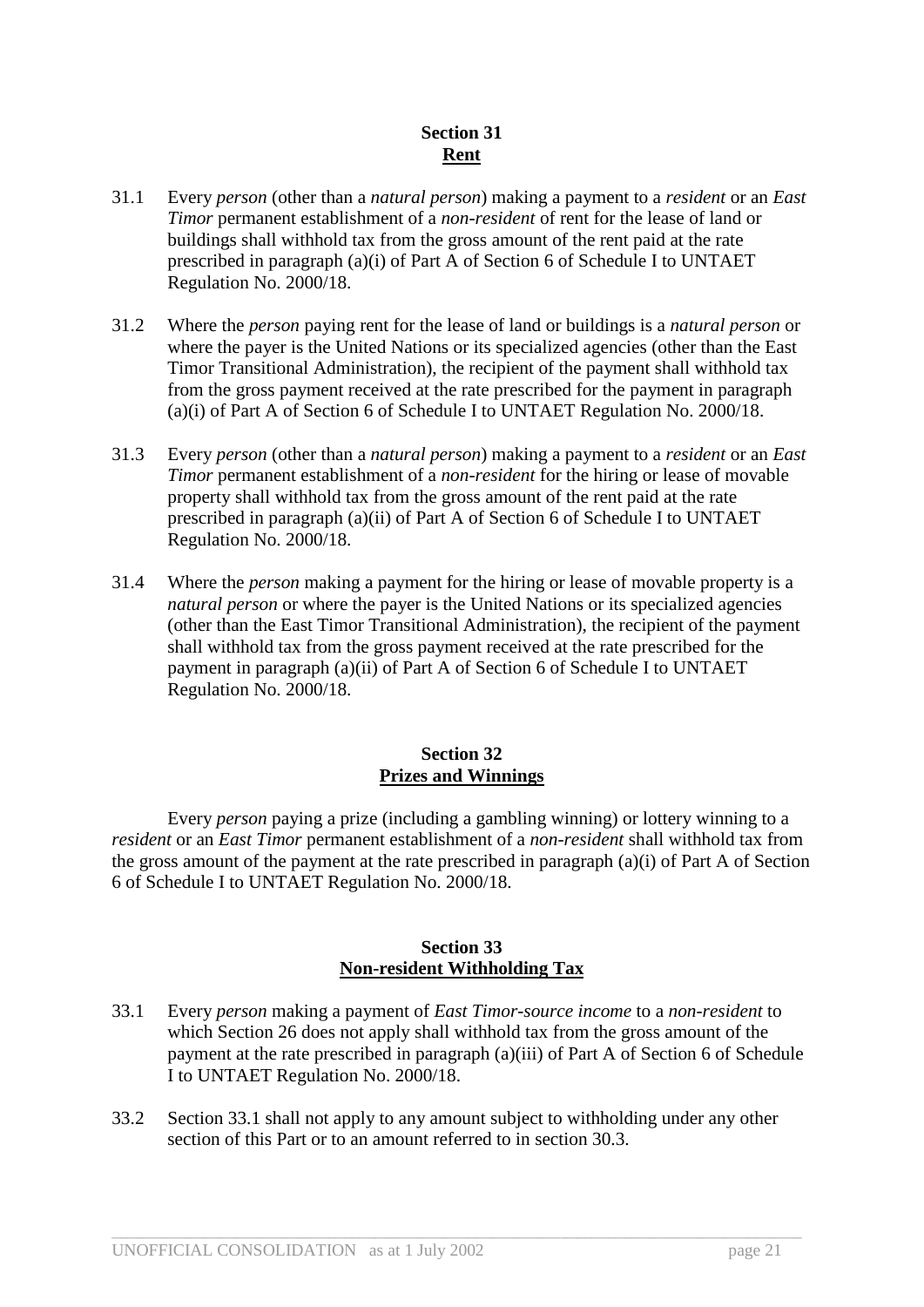## **Section 34 Obligations of a Person Withholding Tax from a Payment**

- 34.1 Every *person* who has withheld tax from a payment made by the *person* in accordance with this Part shall remit the tax withheld to the Central Payments Office or its nominated agent within fifteen days after the end of the month in which the payment was made. At the time of payment, the payer shall issue to the recipient of the payment a withholding tax notice setting out the amount of the payment made and the amount of tax withheld from the payment.
- 34.2 Any *person* who fails to withhold tax in accordance with this Part from a payment made by the *person* is personally liable to pay the amount of tax which has not been withheld to the Central Payments Office or its nominated agent. Such *person* is entitled to recover this amount from the recipient of the payment.
- 34.3 Any *person* who has withheld tax under this Part from a payment made by the *person* and has remitted the amount withheld to the Central Payments Office or its nominated agent shall be treated as having paid the withheld amount to the recipient of the payment for the purposes of any claim by that *person* for payment of the amount withheld.
- 34.4 Any tax withheld by a *person* under this Part from a payment made by the *person* is held by the *person* as agent for the *Commissioner*. In the event of the liquidation or bankruptcy of the *person*, any amount of tax withheld does not form a part of the estate of the payer in liquidation or bankruptcy, and the *Commissioner* shall have a first claim to the tax withheld before any distribution of property is made.

## **Section 35 Self-withholding**

Every recipient of payment who is required to withhold tax from the payment in accordance with this Part shall remit the tax withheld to the Central Payments Office or its nominated agent within fifteen days after the end of the month in which the payment was received.

## **Section 36 General Provisions Relating to the Withholding of Tax**

- 36.1 This Part does not apply to any amount which is not subject to tax.
- 36.2 The amount of tax withheld from a payment under this Part is treated as income earned by the recipient of the payment at the time the tax was withheld.
- 36.3 Where the tax withheld is a final tax on the income of the recipient of the payment under Section 38.3 of UNTAET Regulation No. 2000/18:

 $\_$  ,  $\_$  ,  $\_$  ,  $\_$  ,  $\_$  ,  $\_$  ,  $\_$  ,  $\_$  ,  $\_$  ,  $\_$  ,  $\_$  ,  $\_$  ,  $\_$  ,  $\_$  ,  $\_$  ,  $\_$  ,  $\_$  ,  $\_$  ,  $\_$  ,  $\_$  ,  $\_$  ,  $\_$  ,  $\_$  ,  $\_$  ,  $\_$  ,  $\_$  ,  $\_$  ,  $\_$  ,  $\_$  ,  $\_$  ,  $\_$  ,  $\_$  ,  $\_$  ,  $\_$  ,  $\_$  ,  $\_$  ,  $\_$  ,

(a) no further income tax liability is imposed upon the recipient in respect of the income to which the tax relates;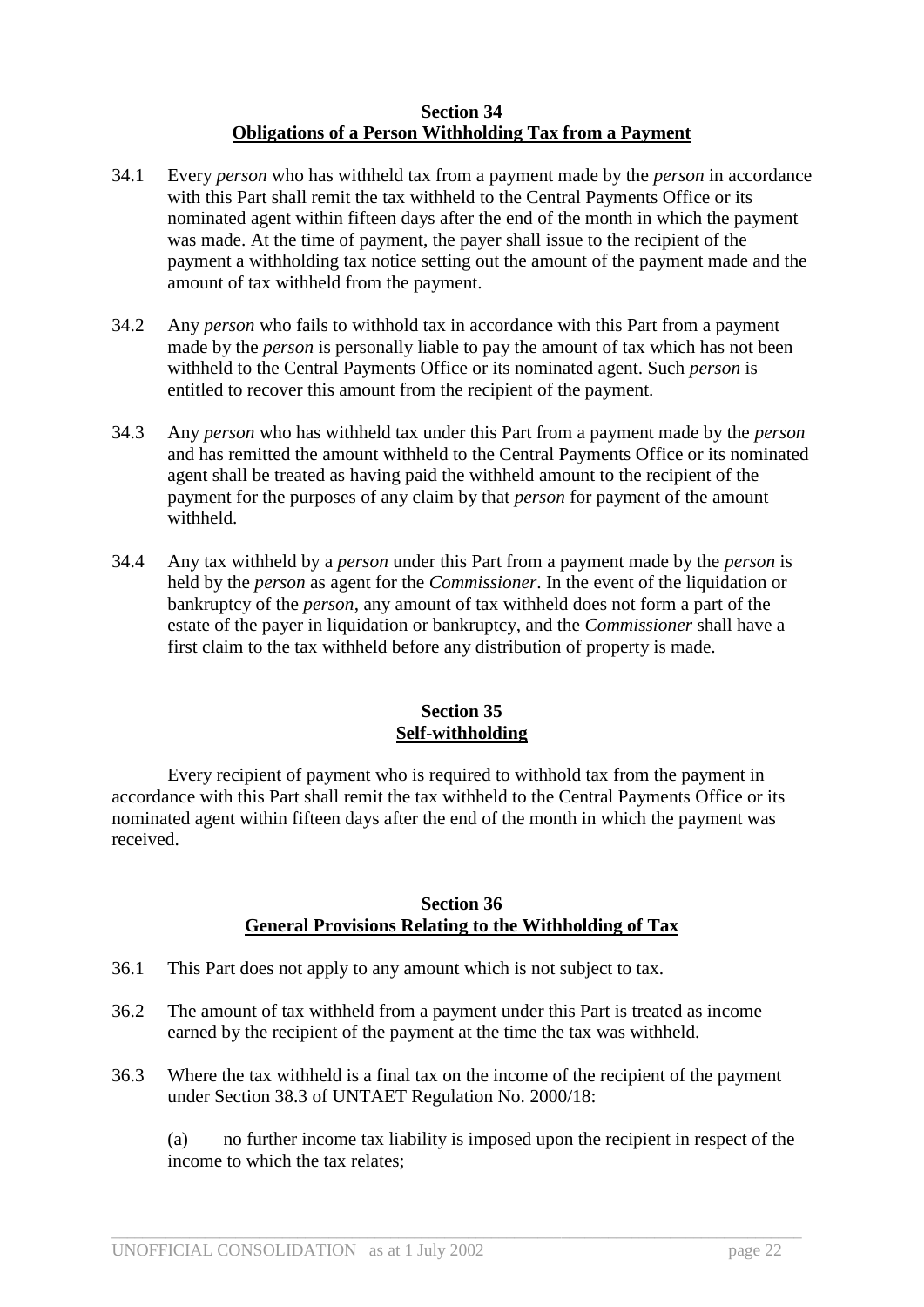(b) that income is not aggregated with the other income of the recipient for the purposes of ascertaining taxable income;

(c) no deduction (including a depreciation or amortization deduction) is allowed for any expenditure or losses incurred in earning the income; and

- (d) no refund of tax shall be made in respect of the income.
- 36.4 The provisions of UNTAET Regulation No. 2000/18 relating to the collection and recovery of tax apply to any amount withheld or required to be withheld in accordance with this Part.

## **PART VII ADMINISTRATION**

## **Section 37 Returns**

- 37.1 A taxpayer required to deliver a completed income tax form for a *tax year* to the Central Payments Office under Section 42 of UNTAET Regulation No. 2000/18 shall deliver the form not later than the fifteenth day of the third month after the end of the *tax year*.
- 37.2 The income tax form of a taxpayer conducting *business activities* shall be accompanied by the taxpayer's income statement, balance sheet, and cash flow statement for the *tax year*.
- 37.3 A taxpayer may apply in writing to the *Commissioner* for an extension of time to deliver an income tax form. An application must be accompanied by a statement estimating the amount of income tax due for the *tax year* and proof of settlement of the tax due. The *Commissioner* may, by notice in writing, grant the taxpayer's application for an extension of time for delivering an income tax form. The granting of an extension of time under this section does not alter the due date for payment of tax.

## **Section 38 Instalments of Income Tax**

38.1 Subject to Section 38.2, taxpayers shall pay monthly instalments of income tax for a *tax year*. The amount of each instalment is one percent (1%) of the taxpayer's total turnover for the month.

38.2 A taxpayer whose total turnover for the previous *tax year* is \$1 million or less shall pay quarterly instalments of income tax for the year. Instalments shall be payable for the three-month period ending on 31 March, 30 June, 30 September, and 31 December. The amount of each instalment is one percent (1%) of the taxpayer's total turnover for the quarter.

38.3 Instalments of income tax are payable by the  $15<sup>th</sup>$  day after the end of the period to which they relate.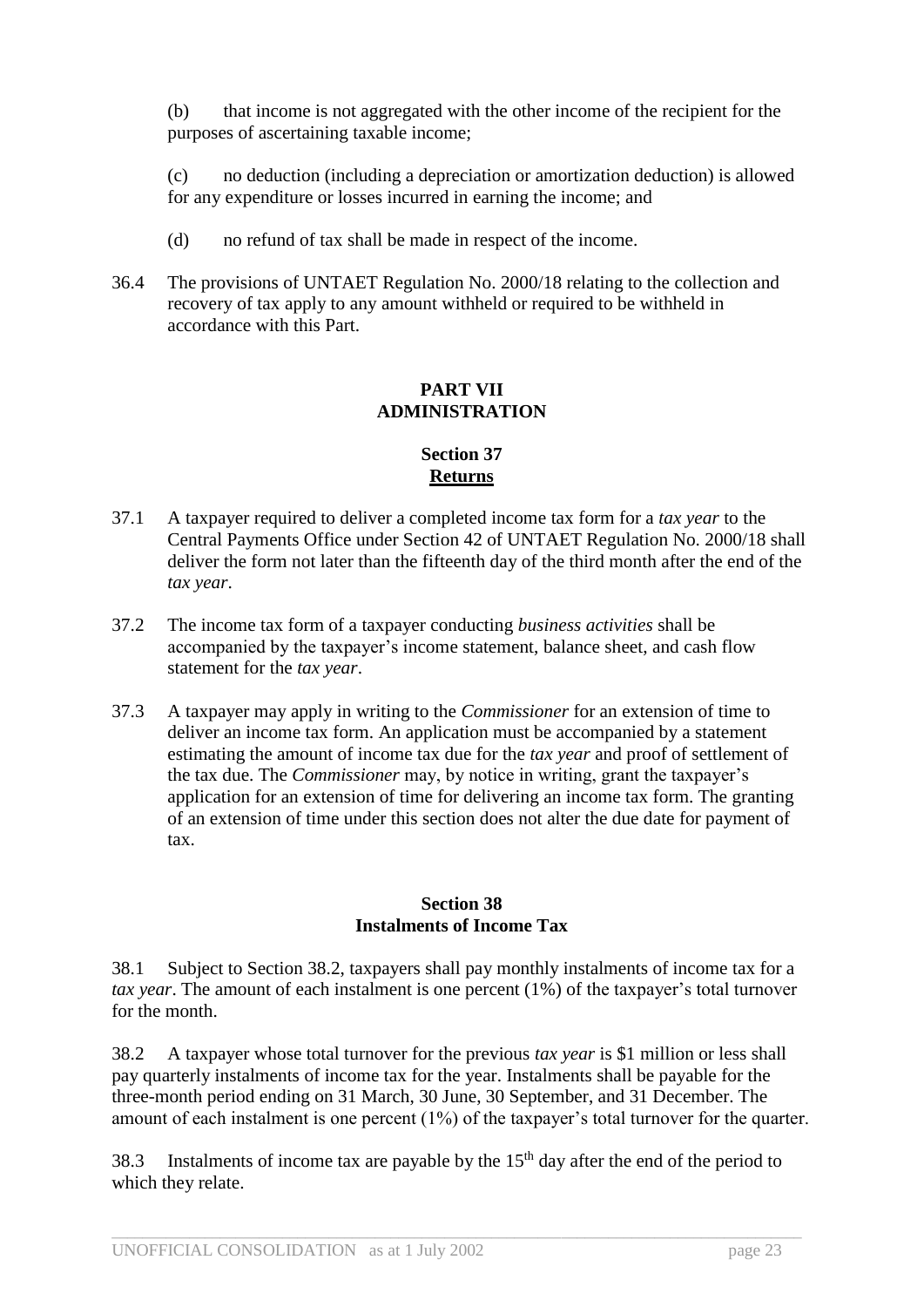38.4 Instalments of income tax paid by a taxpayer in a *tax year* shall be credited against the taxpayer's income tax liability for that year. Where the amount of the instalments exceed the taxpayer's income tax liability, the excess shall not be refunded or carried forward to the next *tax year*, but may be credited against the taxpayer's minimum income tax liability for that year.

38.5 For the purposes of this section, a taxpayer's total turnover for a month shall not include any amount derived in the month that is subject to withholding tax.

**History:** Section 38 amended by the Revenue System Amendment Act 2002 [Article17] and comes into force on 1 July 2002 [Article 20-1] and applies for the *tax year* ending 31 December 2003 and subsequent *tax years*. Where a taxpayer has permission to use a substituted *tax year*, this section applies for the purposes of the first such *tax year* ending after 31 December 2003 [Article 20-11]

Section 38 formerly read:

#### Instalments of Tax

- 38.1 Taxpayers shall pay instalments of tax for a *tax year* on the 15th day of each month starting in the fourth month of the *tax year* and ending in the third month after the end of the *tax year*.
- 38.2 The amount of each instalment is one-twelfth of the amount of tax due for the previous *tax year*.
- 38.3 If a taxpayer commenced carrying on *business activities* in the previous *tax year*, the instalment for each month of the current *tax year* shall be the amount of tax due for the previous *tax year* divided by the number of months the taxpayer carried on *business activities* in that year.
- 38.4 If a taxpayer commenced carrying on *business activities* in the current *tax year*, the instalment for each month of the current year shall be the estimated tax for the current year divided by the number of months remaining in the current year.
- 38.5 If a taxpayer can substantiate at any time during a *tax year* to the *Commissioner* that the tax on taxable income for the year will be substantially lower than the tax due for the previous *tax year*, the *Commissioner* shall reduce the amount of each instalment accordingly.
- 38.6 If the *Commissioner* estimates that the tax due for the current *tax year* to be more than 10% in excess of the tax due in the previous *tax year*, the *Commissioner* may adjust the instalments according to the estimated tax.
- 38.7 For taxpayers to whom Section 38.8 of UNTAET Regulation No. 2000/18 applies, instalments of tax calculated under this section shall be cumulated and paid by 15<sup>th</sup> May, 15<sup>th</sup> August, and 15<sup>th</sup> November of the current *tax year*, and 15<sup>th</sup> February of the following *tax year*.
- 38.8 In this section, "tax due" does not include tax collected by withholding and the amount of any foreign income tax paid to the extent a foreign tax credit is allowed under Section 27.

## **Section 39 Tax Lien**

A reference to "interest" in Section 55.1 of UNTAET Regulation No. 2000/18 is a reference to additional tax imposed under that Regulation.

## **Section 40 Creating and Retaining Records**

- 40.1 Records required to be created and maintained under Section 62 of UNTAET Regulation No. 2000/18 shall be maintained in *East Timor* unless the *Commissioner* has provided written approval to maintain records elsewhere.
- 40.2 Records may be kept in Tetum, English, Portuguese, or Bahasa Indonesia for the purposes of Section 62 of UNTAET Regulation No. 2000/18.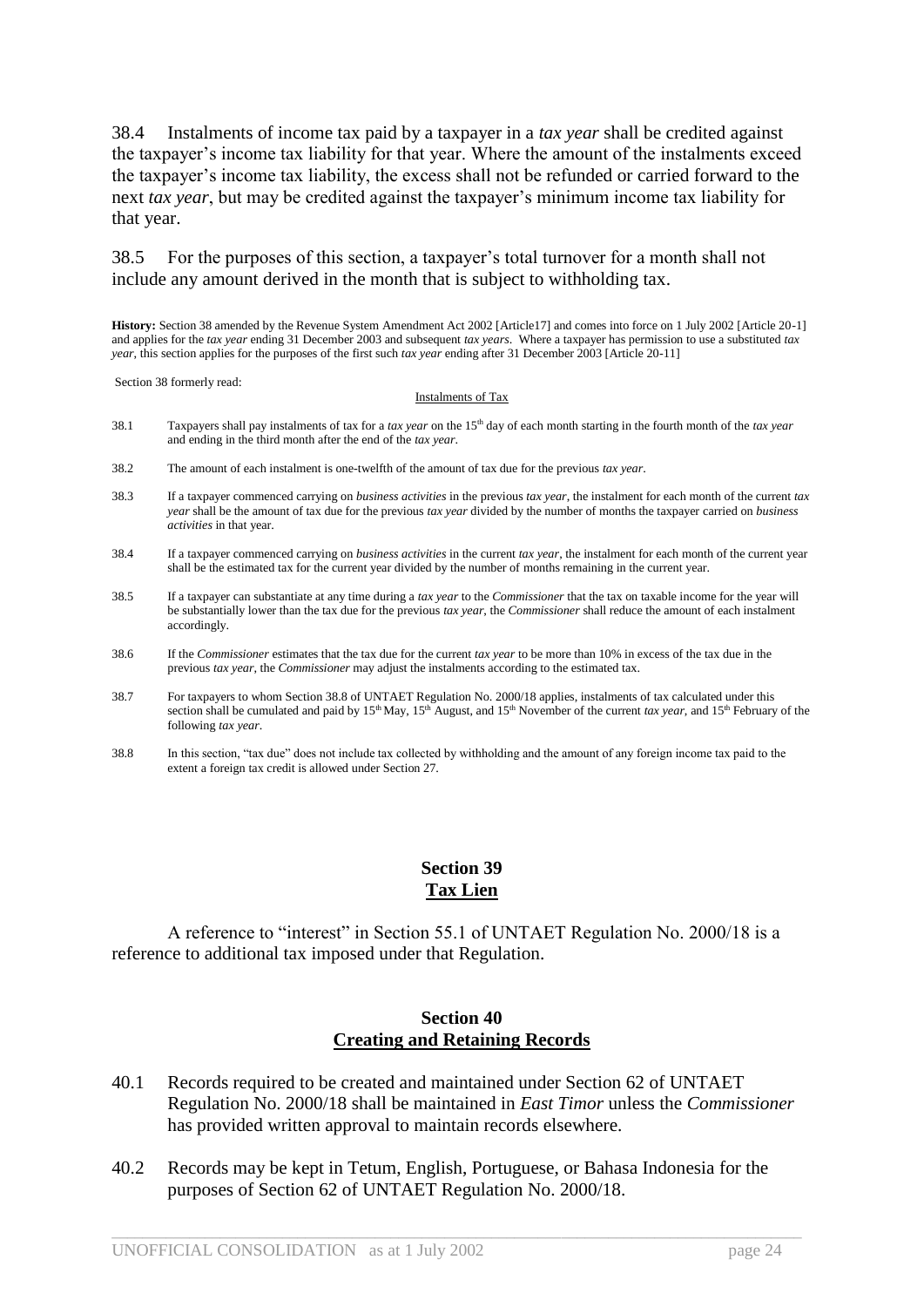## **PART VIII COMMENCEMENT AND TRANSITIONAL RULES**

## **Section 41 Transitional**

- 41.1 A deduction is allowed under section 10 only for business buildings that are constructed or acquired by a taxpayer after 1 January 2000 and in respect of which the taxpayer can establish legal title to the building.
- 41.2 A deduction is allowed under section 10 for depreciable assets acquired by a taxpayer before 1 January 2000 only if the taxpayer can establish the written down value of the asset at that date to the satisfaction of the *Commissioner*.
- 41.3 A deduction is allowed under section 11 only for intangible assets and expenditures acquired or incurred after 1 January 2000.
- 41.4 Subject to the operation of section 10, no gains or losses are recognized for income tax purposes in respect of assets acquired before 1 January 2000.
- 41.5 Notwithstanding section 38.8, for the purposes of calculating instalment amounts due in the period from 1 April 2001 to 31 March 2002, "tax due" shall be calculated:

(a) as if the transitional exempt income allowed under Section 39 of UNTAET Regulation No. 2000/18 had not applied; and

(b) so as not to include:

(i) amounts of tax that would have been withheld had those sources of income that became subject to withholding tax from 1 January 2001 had also been subject to withholding tax in the 2000 *tax year*;

(ii) amounts of any foreign income tax paid during the 2000 *tax year* to the extent any foreign tax credit would have been allowable under Section 27.

## **Section 42 Entry into Force**

 $\_$  ,  $\_$  ,  $\_$  ,  $\_$  ,  $\_$  ,  $\_$  ,  $\_$  ,  $\_$  ,  $\_$  ,  $\_$  ,  $\_$  ,  $\_$  ,  $\_$  ,  $\_$  ,  $\_$  ,  $\_$  ,  $\_$  ,  $\_$  ,  $\_$  ,  $\_$  ,  $\_$  ,  $\_$  ,  $\_$  ,  $\_$  ,  $\_$  ,  $\_$  ,  $\_$  ,  $\_$  ,  $\_$  ,  $\_$  ,  $\_$  ,  $\_$  ,  $\_$  ,  $\_$  ,  $\_$  ,  $\_$  ,  $\_$  ,

The present Directive shall enter into force on 31 March 2001.

Sergio Vieira de Mello Transitional Administrator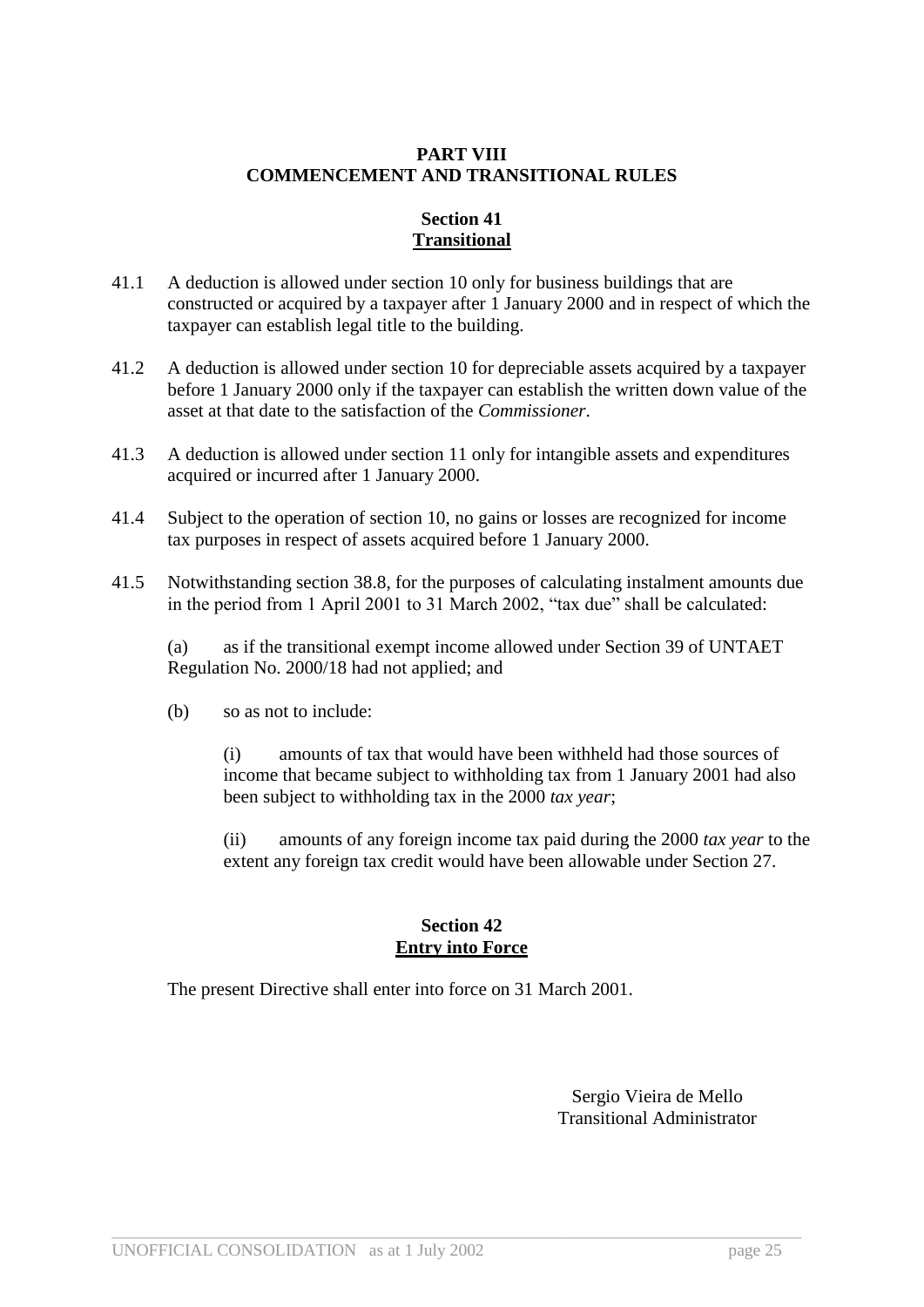#### **SCHEDULES**

#### SCHEDULE I

#### DEPRECIATION AND AMORTIZATION

## **Part A Business Buildings**

1. The rates of depreciation of business buildings are:

| Type of Building | Useful Life | <b>Straight-line Depreciation</b> |
|------------------|-------------|-----------------------------------|
|                  |             | Rate                              |
| Permanent        | 20 years    | 5%                                |
| Non-permanent    | 10 years    | 10%                               |

2. In this Part,

"permanent building" means any business building other than a non-permanent building; and

"non-permanent building" means any business building constructed of materials of a temporary nature, or for temporary purposes, including any movable building.

#### **Part B Depreciable Assets**

1. Where pooling applies, depreciable assets shall be divided into the following depreciation pools:

| Pool 1 | Assets with a useful life of 1-4 years   |
|--------|------------------------------------------|
| Pool 2 | Assets with a useful life of 5-8 years   |
| Pool 3 | Assets with a useful life of more than 9 |
|        | vears                                    |

**History:** Table amended by the Revenue System Amendment Act 2002 [Article 18(a)] and comes into force on 1 July 2002 [Article 20-1] and applies for the *tax year* ending 31 December 2002 and subsequent tax years. Where a taxpayer has permission to use a substituted tax year, this section applies for the purposes of the first such *tax year* ending after 31 December 2002 [Article 20-9] Table formerly read:

| Pool 1 | Assets with a useful life of 1-4 years    |
|--------|-------------------------------------------|
| Pool 2 | Assets with a useful life of 5-8 years    |
| Pool 3 | Assets with a useful life of 9-16 years   |
| Pool 4 | Assets with a useful life of more than 16 |
|        | vears                                     |

#### 2. Depreciation rates for depreciation pools:

| P∩∩l | Depreciation rate |
|------|-------------------|
|      | 50%               |
|      | 25%               |
|      | 12.5%             |